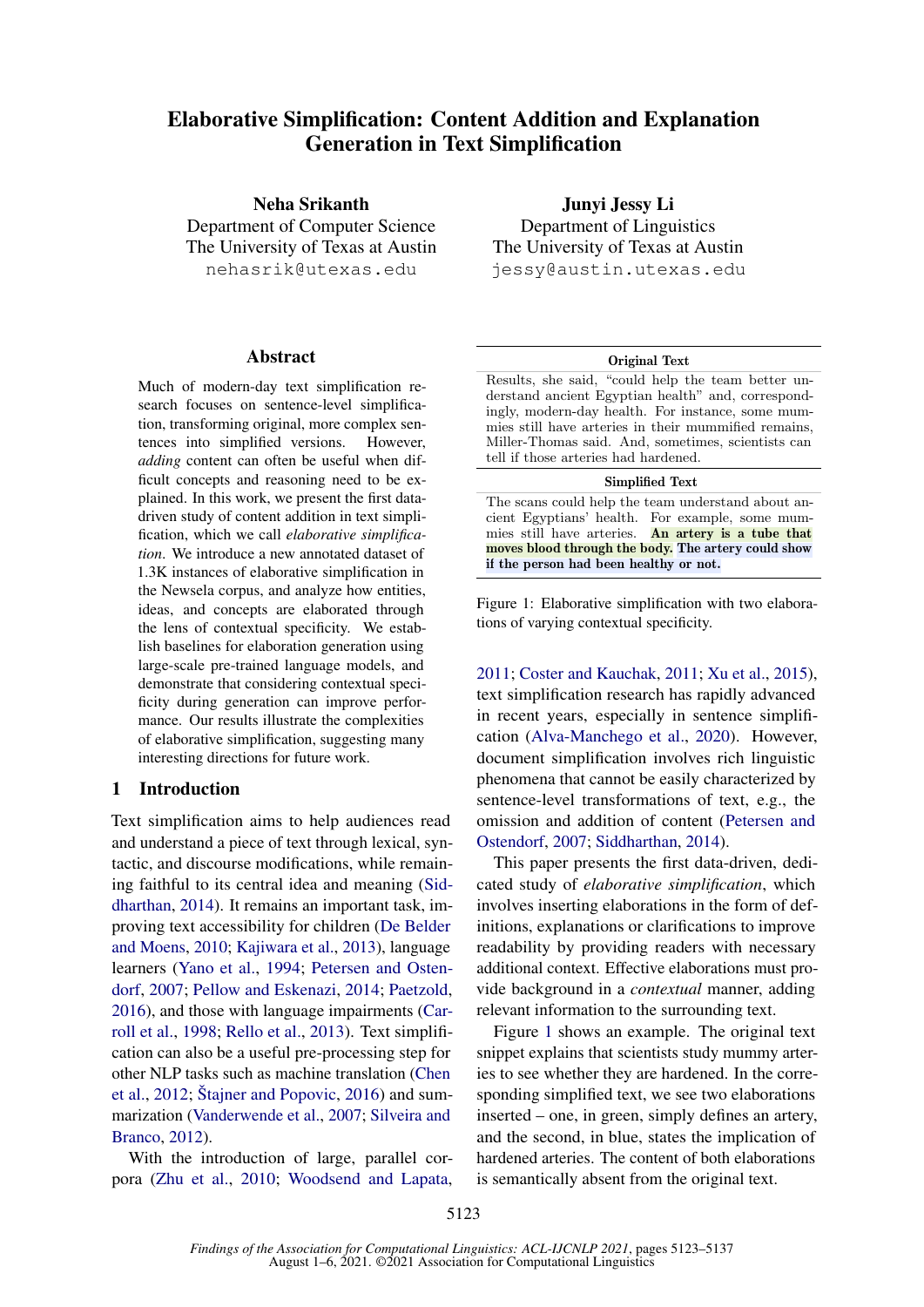Our goal is to provide resources and directions toward understanding and generating naturally occurring elaborations. We present an annotated dataset of 1.3K instances of elaborative simplification in the Newsela corpus [\(Xu et al.,](#page-11-3) [2015\)](#page-11-3). We automatically identify candidate elaborations from simplified documents, and have human annotators verify candidates. We find that many elaborations require multi-hop reasoning, inference, commonsense reasoning, and relevant information retrieval, making it an interesting testbed for a bevy of related tasks.

The previous example highlights two elaborations on opposite ends of the spectrum – the first requires little context, while the second is highly contextualized, drawing a conclusion from content presented in the original text. To this end, we characterize elaborations by annotating their *contextual specificity*, i.e., the extent to which the added content is specific to the current topic under discussion.

We reveal that our dataset contains a fairly balanced distribution of contextual specificity. Qualitatively, while inserting definitions may help provide background about entities, highly contextualized elaborations interpreting or clarifying content can help readers understand the larger implications or significance of ideas presented in the original text. We propose the primary task of generating elaborations given document context. We present baselines for elaboration generation mainly using GPT-2 [\(Radford et al.,](#page-10-8) [2019\)](#page-10-8), and discuss some of the challenges, especially with respect to the contextual specificity of added content.

We find that generation quality can be improved by selecting an elaboration with an appropriate predicted contextual specificity level. However, existing methods struggle to effectively incorporate input context to generate elaborations. We hope that this study will motivate advancement in elaborative simplification.

In summary, our main contributions include:

- 1. Introduction of elaborative simplification, a previously understudied phenomenon in text simplification;
- 2. A new, annotated dataset of 1.3K naturally occurring elaborations in the Newsela corpus and their contextual specificity;
- 3. Analysis of the challenges of elaborative simplification for pre-trained language models through performance of our baselines.

We make our annotations and code available at [https://github.com/nehasrikn/](https://github.com/nehasrikn/elaborative-simplification) [elaborative-simplification](https://github.com/nehasrikn/elaborative-simplification).

### 2 Data and Annotation

Elaborative simplification involves the *insertion* of content to make simplified text easier to understand. We present an annotated dataset of 1.3K elaborations from the Newsela corpus [\(Xu et al.,](#page-11-3) [2015\)](#page-11-3), which contains English news articles manually simplified by professional editors. We describe the scope of our elaborative simplification study ([§2.1\)](#page-1-0), strategies for trusted annotators to extract elaborations ( $\S 2.2$ ) and rate contextual specificity ( $\S 2.3$ ), and scaling up annotation through crowdsourcing with rigorous quality control ([§2.4\)](#page-3-1).

# <span id="page-1-0"></span>2.1 What is an elaboration?

We consider a sentence an elaboration if it contains new content (e.g. statements about entities, actions, or concepts) present in the simplified document, but semantically missing from the original document. Note that while elaborations can contain multiple sentences, we define our label at the sentence level. Past simplification research has focused on operations such as substitution and deletion, but simplifying a piece of text that may contain unknown or difficult concepts could involve inserting simple explanations as well. As we highlight in [§6,](#page-8-2) others have shown that audiences such as new language learners benefit from elaboration or explanation insertion (and conversely, that unfamiliar concepts negatively impact reading comprehension), though computational approaches till date have been largely limited to definition retrieval.

Scope. We intentionally choose to study *how* concepts are elaborated, posing a scenario where an author has the freedom to specify where to elaborate, and our system generates an appropriate elaboration. We do this for two main reasons: first, understanding how to elaborate can be utilized in a system where users specify what to elaborate on, in the spirit of personalized simplification [\(Paetzold](#page-10-9) [and Specia,](#page-10-9) [2016;](#page-10-9) [Bingel et al.,](#page-8-3) [2018\)](#page-8-3). Second, determining *when* to elaborate is arguably pragmatically more complex, in that the need for elaboration often relies on the writer's belief about their readers' background, knowledge, and reading ability, as well as their own judgments on how often to elaborate. For example, in the extreme case, inserting an elaboration after every sentence could prove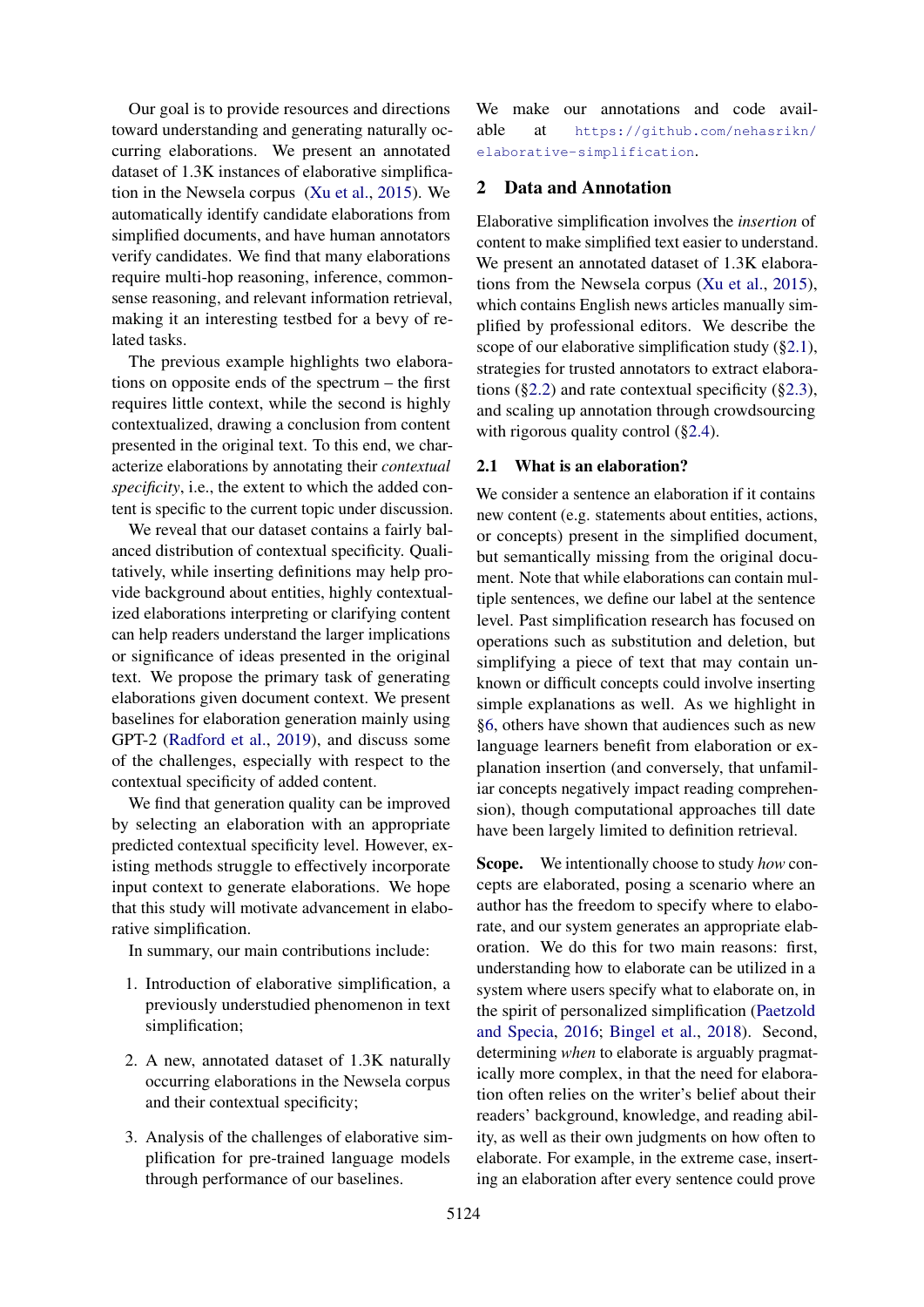<span id="page-2-1"></span>

| <b>Original Text</b>                                                                                                                                                                                                                                                                                                                                                                                                                                                           | <b>Simplified Text</b>                                                                                                                                                                                                                                                                                                                                                                                                                                                                   | <b>Specificity</b>             |
|--------------------------------------------------------------------------------------------------------------------------------------------------------------------------------------------------------------------------------------------------------------------------------------------------------------------------------------------------------------------------------------------------------------------------------------------------------------------------------|------------------------------------------------------------------------------------------------------------------------------------------------------------------------------------------------------------------------------------------------------------------------------------------------------------------------------------------------------------------------------------------------------------------------------------------------------------------------------------------|--------------------------------|
| A new standard would put more areas of the country in violation of air<br>quality standards and place parts of the West in a tough spot between a<br>rising baseline of ozone and stricter federal limits. Limiting pollution flowing<br>in from Asia would require an internal treaty, said Owen Cooper, an<br>atmospheric scientist at the Cooperative Institute for Research in<br>Environmental Sciences in Boulder, Colorado.                                             | Smog has become much worse in California's cities like Bakersfield,<br>Fresno, and Los Angeles. It will not be easy to stop pollution from China,<br>said scientist Owen Cooper. The U.S and China would have to work out a<br>deal. A deal between two countries is called a treaty. Such an<br>agreement is not likely, said Cooper.                                                                                                                                                   | Low                            |
| "It was something kind of fun for the country." The artwork, which will be<br>open to the public from Saturday until Oct. 31, adds a new element to the<br>Mall, the stretch of green space, museums and memorials from the Lincoln<br>Memorial to the U.S Capitol, known as "the nation's front lawn." "This is the<br>perfect environment of science and art coming together," she said.                                                                                     | The National Mall is the stretch of parks and museums in Washington D.C.<br>Its nickname is the "nation's front lawn." It is called this because it is a<br>green, open space and is next to some of the country's most important<br>government buildings. Every year millions of tourists visit it. This<br>October, there is an extra reason to go.                                                                                                                                    | Medium                         |
| Claudia gets straight A's at one school, somewhat lower grades at her<br>other. But as years pass and coursework gets more complex, the odds rise<br>against her. Eventually, about 90 percent of kids living in seasonal worker<br>housing drop out of school, according to the San Jose-based nonprofit<br>human rights organization Human Agenda.                                                                                                                           | Claudia goes to two different schools each year. She gets straight A's at<br>one. Her grades are lower at the other. Switching between schools<br>makes it more difficult to learn. It's easy for kids like Claudia to fall<br>behind. Nine out of every 10 children living in farmworker camps drop out<br>of school, says Human Agenda.                                                                                                                                                | High                           |
| We really wanted to go the next mile to nail down an Earth and to tell if<br>there are moons," he said. "The extended mission, with extra transits,<br>would have told us that." Added UC Berkeley's Gould: "The longer you go<br>the more certain you are that it is a planet." Because Kepler's data flow<br>has stopped, it is even more important to understand the existing data and<br>look more closely for subtle patterns that might suggest an Earth-like<br>planet. | We really wanted to go the next mile to nail down an Earth and to tell if<br>there are moons," he added. "The extended mission, with extra transits,<br>would have told us that." Kepler is not providing any more information.<br>So it is even more important to understand what it has already found and<br>look more closely for patterns that might suggest a planet like Earth.<br>Computer experts like Erik Petigura will have to crunch the numbers to<br>make sense of it all. | N/A<br>(Not an<br>Elaboration) |

Figure 2: Example candidate elaborations. Rows 1–3 contain verified elaborations. Row 4 contains a rejected candidate. We include the original and simplified text regions, highlighting the candidate elaboration, and its corresponding level of contextual specificity in Column 3.

useful for children or readers with no background knowledge about the document content, but may be unnecessary for adults or those with sufficient knowledge.

Task. We introduce the primary task of elaboration generation: given some document context C consisting of text from the original and/or simplified documents, generate an elaboration E.

### <span id="page-2-0"></span>2.2 Extracting Elaborations

Detecting elaborative simplification requires crafting a way to reliably extract sentences containing new content in simplified documents. Asking humans to read and annotate every sentence in each document is prohibitively costly. To streamline this process, we first obtain candidate elaboration sentences with automatic sentence alignment, then use human annotation to extract true elaborations.

Candidate extraction. Each set of articles in the Newsela corpus consists of multiple simplified articles ranging from grades 3–12. We choose the article written for the lowest grade level as our simplified document (we leave investigating simplified documents across higher grade levels as future work). Using the approach from [Zhong et al.](#page-11-4) [\(2020\)](#page-11-4), we then align sentences from the original and simplified documents by thresholding the cosine similarity of sentence vector representations

using Sent2Vec [\(Pagliardini et al.,](#page-10-10) [2018\)](#page-10-10). We then consider sentences in the simplified document that are not aligned with any sentence in the original document as *candidate elaborations*. Of the 54,892 sentences across the 1,042 simplified documents (on average, 52 sentences per document), 6,207 were extracted as candidate elaborations.

Human verification. Before crowdsourcing, we conducted a pilot study of elaboration verification with two sets of annotators: (1) Expert annotators (one graduate student, one undergraduate, both native speakers of English) who studied the data extensively; (2) 13 trusted undergraduate volunteer annotators at our university, also native English speakers. They received detailed instructions, but no face-to-face training. This allowed us to gauge task scalability and to gather feedback to design our crowdsourcing protocol. The 13 annotators each annotated a subset of 50 randomly selected documents (a total of 301 candidate elaborations) from our corpus. Each candidate elaboration was annotated by 2 to 4 annotators.

For each original-simplified document pair, we provided annotators with the entirety of both documents. We asked them to identify whether each candidate elaboration truly contained semantically new content, and to provide a rationale for their annotation. We *aggregated* the annotations for each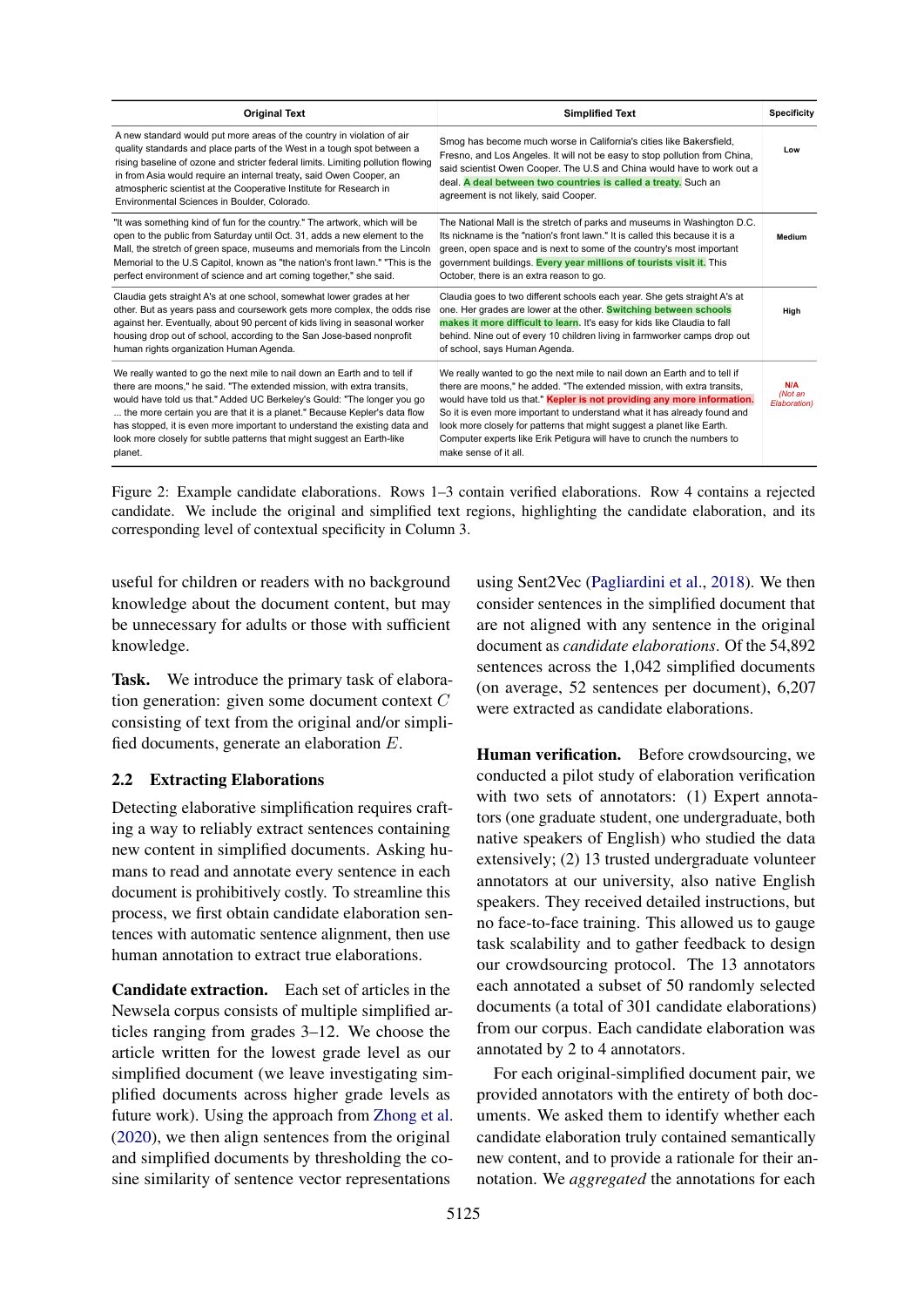candidate elaboration by taking the mode of all responses. The expert annotation consisted of 150 of these candidate elaborations under the same setup. Figure [2](#page-2-1) shows some examples of verified and rejected candidate elaborations.

Agreement. Cohen's Kappa among the two expert annotators is 0.75, indicating substantial agreement [\(Artstein and Poesio,](#page-8-4) [2008\)](#page-8-4). Cohen's Kappa between expert annotations and aggregated student annotations is also substantial, at 0.67. Krippendorff's alpha among the 13 student annotators is 0.37. As in complex NLP annotations [\(Nye et al.,](#page-10-11) [2018\)](#page-10-11), although there is subjectivity among individual annotators due to the complicated nature of the task, their aggregated judgment can be of as high quality as trained expert annotators.

### <span id="page-3-0"></span>2.3 Contextual Specificity

At first glance, it seemed that elaborative simplification might simply involve retrieving definitions [\(Paetzold and Specia,](#page-10-9) [2016\)](#page-10-9) or crafting informative post modifiers [\(Kang et al.,](#page-9-4) [2019\)](#page-9-4). However, while annotating candidate elaborations, we noticed that elaborations in our corpus took a variety of forms.

To better understand content addition, we conducted an extensive study of elaborations and found that often times, clarification or analysis sentences specific to document context are inserted to aid comprehension or facilitate connections between content in the original text. Notably, elaborations vary in their *contextual specificity*, i.e., the degree to which an elaboration is specific to the context.<sup>[1](#page-3-2)</sup> For example, while simple definitions can be inserted into several different documents mentioning the same entity (low contextual specificity), some elaborations containing clarifications, commonsense reasoning applied to document content, or explicit inference are more contextually specific, as illustrated in Figure [2.](#page-2-1)

This formulation is inspired by prior work in text specificity [\(Li et al.,](#page-9-5) [2016;](#page-9-5) [Ko et al.,](#page-9-6) [2019\)](#page-9-6) which is related to how a sentence "stands on its own" or sentence "decontextualization" as in [Parikh et al.](#page-10-12) [\(2020\)](#page-10-12). As we discuss in [§2.4,](#page-3-1) contextually specific elaborations tend to have slightly lower sentence specificity, thus depending on the surrounding context to enhance understanding.

We ask the pair of experts from the previous pilot to annotate 116 randomly chosen verified elaborations for contextual specificity. Each expert was again given the entirety of the original and simplified documents with the highlighted elaboration, and asked to label its contextual specificity on a scale of 1–3 (low/medium/high). Their Fleiss' Kappa showed moderate agreement [\(Landis and](#page-9-7) [Koch,](#page-9-7) [1977\)](#page-9-7) with  $\kappa = 0.57$ . Spearman's correlation between the two annotators is 0.72. To enable collection, study, and modeling of this linguistic knowledge at scale, we gather contextual specificity ratings during crowdsourcing.

### <span id="page-3-1"></span>2.4 Crowdsourcing

Annotating elaboration verification and contextual specificity requires careful reading and thoughtful reasoning over text. For the pilot described in [§2.2,](#page-2-0) we provided thorough instructions and example documents and annotations. While these trusted annotators delivered high quality, reliable annotations, they ultimately cannot annotate a dataset of the scale supervised systems require. To remedy this, we use Amazon Mechanical Turk to collect labels at scale, albeit with slightly more noise. Our rationale is that models can tolerate this during training, and we ensure cleaner validation and test sets through expert annotations.

Task setup. We ask workers to annotate elaboration verification and contextual specificity in a single task (HIT). For each candidate elaboration, we provide crowdworkers with the text region from the simplified document containing the elaboration, and the aligned text region from the original document. We ask crowdworkers to categorize each candidate as a true elaboration, not an elaboration, or indicate that the snippets were unrelated. If true elaboration is selected for a candidate, we asked them to rate its contextual specificity<sup>[2](#page-3-3)</sup>. From feedback during our expert pilots, we determined that providing entire documents was often distracting, proving necessary only in rare cases where content was drastically rearranged. Instead, we display text regions of 5–7 sentences from both the simplified and original documents. The simplified text region contains the candidate elaboration and surrounding sentences, and the original text region contains sentences that are aligned with neighboring sentences

<span id="page-3-2"></span><sup>&</sup>lt;sup>1</sup>We draw a distinction between contextual specificity and contextual relevance (as in [Kang et al.](#page-9-4) [\(2019\)](#page-9-4)).

<span id="page-3-3"></span> $2$ During crowdsourcing we utilized a 5-point scale, but aggregated the labels to a 3-point scale because the two scores on either end of the scale are not distinctive (i.e., are subjective).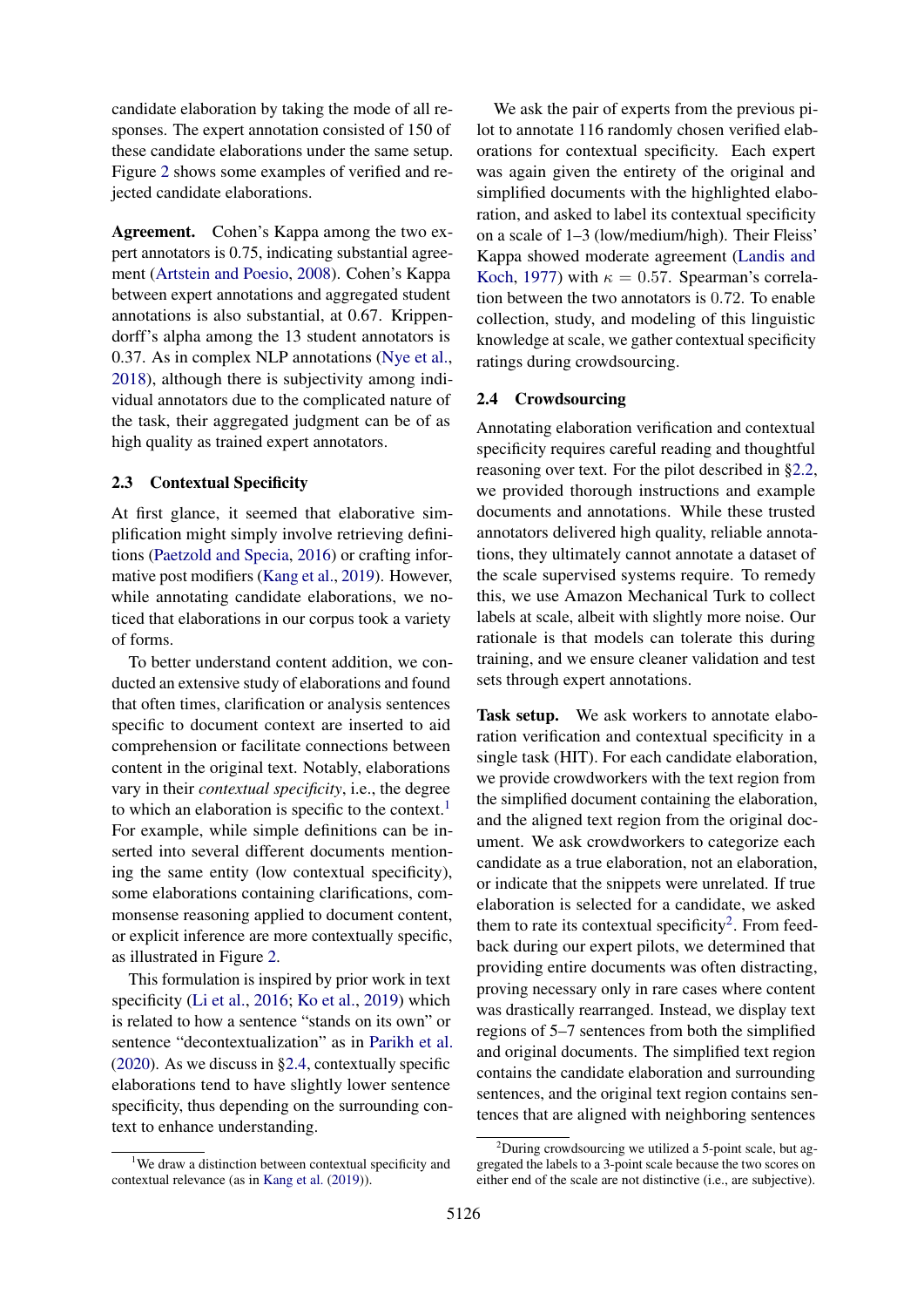of the elaboration in the simplified text region. We compose HITs that consist of ∼4 candidates from the same article.

Quality control. To ensure high quality annotations, we ask crowd workers to provide a rationale for each rating decision, as in [§2.2.](#page-2-0) These rationales provide insight into worker interpretations of our task, allowing us to actively curate annotations to only include reliable annotations in our dataset. For example, using this method, we were able to remove annotations where crowd workers inflated specificity ratings due to coreferent entity mentions (i.e *"It is a tube that moves blood"* as opposed to *"An artery is a tube that moves blood")*.

In addition, we require all crowd workers to reside in the US, UK, Canada, Australia, or New Zealand, and to have completed  $\geq 100$  HITs with an acceptance rate of 95%. Each elaboration is annotated by 5 different crowdworkers. Through active monitoring and small batches of HIT releases, we identified a set of workers that we trust and invite back to the task. Initially, we pay  $$0.15$  – \$0.23/HIT, and retroactively pay trusted workers at the rate of \$8/hr after work time information is obtained.

Agreement between trained and crowdsourced annotators. For both tasks, we aggregate crowdsourced labels by taking the mode of all responses $3$ . Cohen's Kappa of elaboration verification between crowdworkers and experts is 0.37 (fair). To measure contextual specificity agreement between crowdworkers and experts, we use Krippendorff's alpha with an ordinal distance metric, aggregating Turker and expert responses using the mode to obtain an agreement value of  $\alpha = 0.47$ , indicating moderate agreement [\(Artstein and Poe](#page-8-4)[sio,](#page-8-4) [2008\)](#page-8-4). We attribute the disparity between inter-expert agreement and expert-crowdworker agreement to the challenge and subjectivity of this task, especially amongst untrained crowd workers. Though crowdsourcing our data does result in a slightly noisier training set, we are able to collect data for supervised learning and analysis at scale.

Dataset analysis. Using Mechanical Turk, we annotated 4,178 out of the 6,207 candidate elaborations from 1,042 documents. We obtained 1,299 verified elaborations, establishing an approximate 32% conversion rate from candidate to verified

<span id="page-4-1"></span>

|             | Low | Medium | High | Total |
|-------------|-----|--------|------|-------|
| Train       | 303 | 349    | 397  | 1049  |
| Valid       | 71  | 39     | 24   | 134   |
| <b>Test</b> | 42  | 34     | 40   | 116   |
| Total       | 406 | 423    | 470  | 1299  |

<span id="page-4-2"></span>Table 1: Dataset distribution by contextual specificity.



Figure 3: Sentence specificity distribution of elaborations across contextual specificity levels.

elaborations. Note that since candidate elaborations are obtained automatically, this does not accurately reflect the true elaboration rate per document, but rather a lower bound. On average, the elaborations in are corpus are 7–13 tokens long.

To ensure finetuning and evaluation quality, we use the expert-annotated subset of our data for the test set, and sought additional expert annotations for the validation set as well. Table [1](#page-4-1) shows our dataset size across splits, stratified by contextual specificity. Our dataset contains a relatively uniform distribution of specificity levels, confirming our qualitative analysis that the contextual specificity of added content is diverse.

Sentence Specificity. As mentioned in [§2.3,](#page-3-0) we explore the nature of sentence specificity of elaborations by running the sentence specificity predictor from [Ko et al.](#page-9-6) [\(2019\)](#page-9-6) on all standalone elaborations across all splits in our dataset. Sentence specificity predictions range on a continuous scale from 0 (very general) to 1 (highly detailed). Figure [3](#page-4-2) shows the sentence specificity distribution across contextual specificity levels. The correlation between contextual and sentence specificity is  $\tau = -0.11$ , and is statistically significant. This negative correlation illustrates some of the intuition behind contextual specificity – only when highly contextualized elaborations are inserted into documents do they facilitate document understanding.

<span id="page-4-0"></span> $3^3$ Using the mean as an aggregation function resulted in noisier labels.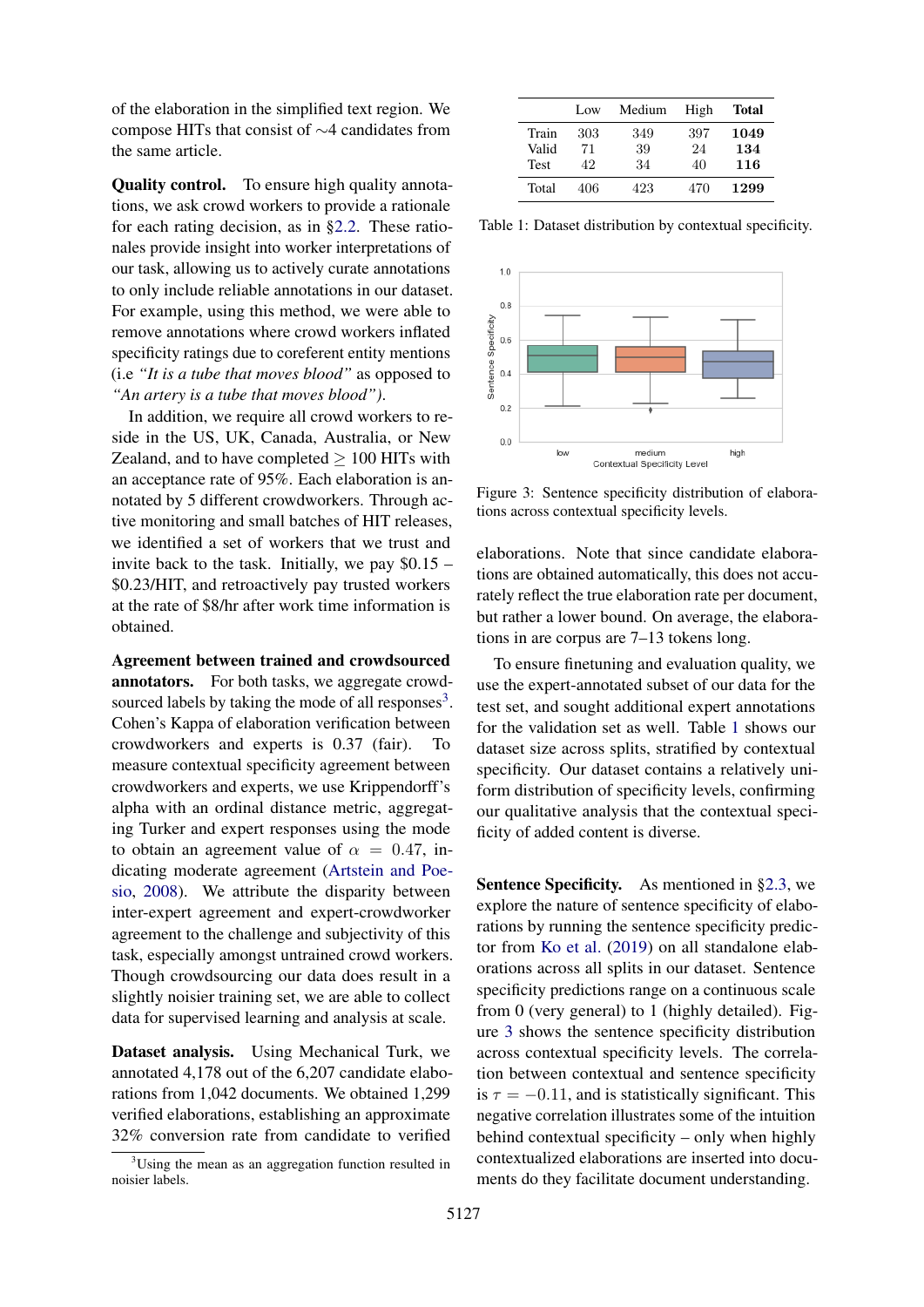### <span id="page-5-3"></span>3 Elaboration Generation

We frame elaborative simplification as a natural language generation task, and describe a process mimicking editors elaborating as they compose a simplified document from the beginning (i.e. elaborations may be generated based only on the preced-ing simplified/original context)<sup>[4](#page-5-0)</sup>. Elaboration generation is a challenging test for a model's ability to produce relevant and effective elaborations ranging in contextual specificity given snippets of context from documents in our corpus. We investigate the abilities of pre-trained language models to generate elaborations, establishing baselines in [§3.1](#page-5-1) and incorporating contextual specificity in [§3.2.](#page-5-2) We find that selecting elaborations of appropriate levels of predicted contextual specificity can help improve elaboration generation results.

### <span id="page-5-1"></span>3.1 Baseline Elaboration Generation

We generate elaborations using GPT-2 [\(Radford](#page-10-8) [et al.,](#page-10-8) [2019\)](#page-10-8), a large-scale pre-trained language model which has been shown to be effective in a range of generation tasks, including in recent efforts to elicit world and commonsense knowledge [\(Zhou et al.,](#page-11-5) [2020;](#page-11-5) [Shwartz et al.,](#page-10-13) [2020\)](#page-10-13).

Formally, we generate elaborations by conditioning on some document context, C. In this baseline setting, we generate sequences via greedy decoding. We utilize context from the original document  $(C<sub>o</sub>)$ and from the simplified text  $(C_s)$ . To understand the role that context plays in elaboration generation, we elicit elaborations from the language model by providing it one of the following: (1) 2 sentences prior to the gold elaboration in the simplified document  $(C_{2s})$ , (2) a concatenation of 2 sentences prior to the gold elaboration from the simplified document and the corresponding aligned region in the original document  $(C_{2s} + C_o)$ , (3) 4 sentences prior to the gold elaboration in the simplified document  $(C_{4s})$ .

Finetuning. We finetune GPT-2 on the set of simplified documents written for the lowest grade level in the Newsela corpus, as well as on our dataset of verified elaborations excluding the test set. We found that such fine-tuning substantially improves generation quality (c.f. Appendix [B.1\)](#page-13-0).

### <span id="page-5-2"></span>3.2 Specificity-guided Generation

As discussed in [§2.3,](#page-3-0) elaborations in our corpus are notably diverse in terms of their contextual specificity. Producing elaborations of appropriate contextual specificity is important, e.g., inserting an unnecessary definition instead of explaining a central concept can be ineffective or detrimental to readers' understanding. Rows 1-2 in Figure [4](#page-7-0) show examples where the elaboration generated by the model in [§3.1](#page-5-1) does not match the level of contextual specificity of the gold elaboration, motivating our exploration of including contextual specificity and its prediction to aid elaboration generation.

Contextual specificity prediction. We build a model to classify the level of contextual specificity of an elaboration as low, medium, or high to incorporate downstream during generation. We leverage BERT [\(Devlin et al.,](#page-9-8) [2019\)](#page-9-8) for this task. Appendix [A](#page-12-0) explores this auxiliary task further to understand modern NLP models' ability to capture this linguistic information.

We train the model on  $(E, s)$  pairs, where E is an elaboration, and s is its labeled contextual specificity. We feed  $E$  as input to BERT, and then feed the [CLS] token embedding into an output layer for classification. We freeze the BERT parameters since fine-tuning yielded unstable results. We utilize bert-base from the HuggingFace library [\(Wolf et al.,](#page-11-6) [2019\)](#page-11-6). After tuning on the validation set, we train for 5 epochs, using a batch size of 32 and a learning rate of 2e-3. We use the default dropout rate of 0.1 for self-attention layers, but refrain from adding dropout on our linear layer.

This contextual specificity model achieved an accuracy of  $56.8 \pm 1.5$ , a macro-averaged F1 score of  $55.3 \pm 1.6$ , a Spearman correlation of  $47.5 \pm 2.6$ , and a mean absolute error of  $0.552 \pm 0.01$ , averaged across 15 randomly initialized runs. This performance is better or on par with other models that incorporate document context in different ways (Appendix [A\)](#page-12-0). We find contextual specificity prediction to be a challenging task for BERT. Prediction of *expected* contextual specificity (i.e prediction from context alone, without the elaboration) was particularly difficult, and we leave building stronger models in this setting to future work.

Generation. We investigate the importance of contextual specificity in generating effective elaborations by comparing sequences generated in 3 ways:

<span id="page-5-0"></span><sup>&</sup>lt;sup>4</sup>We explored elaboration generation as a post-processing task after document simplification (Appendix [B.2\)](#page-13-1). From preliminary results, we find it to be a more nuanced task which we leave for future work.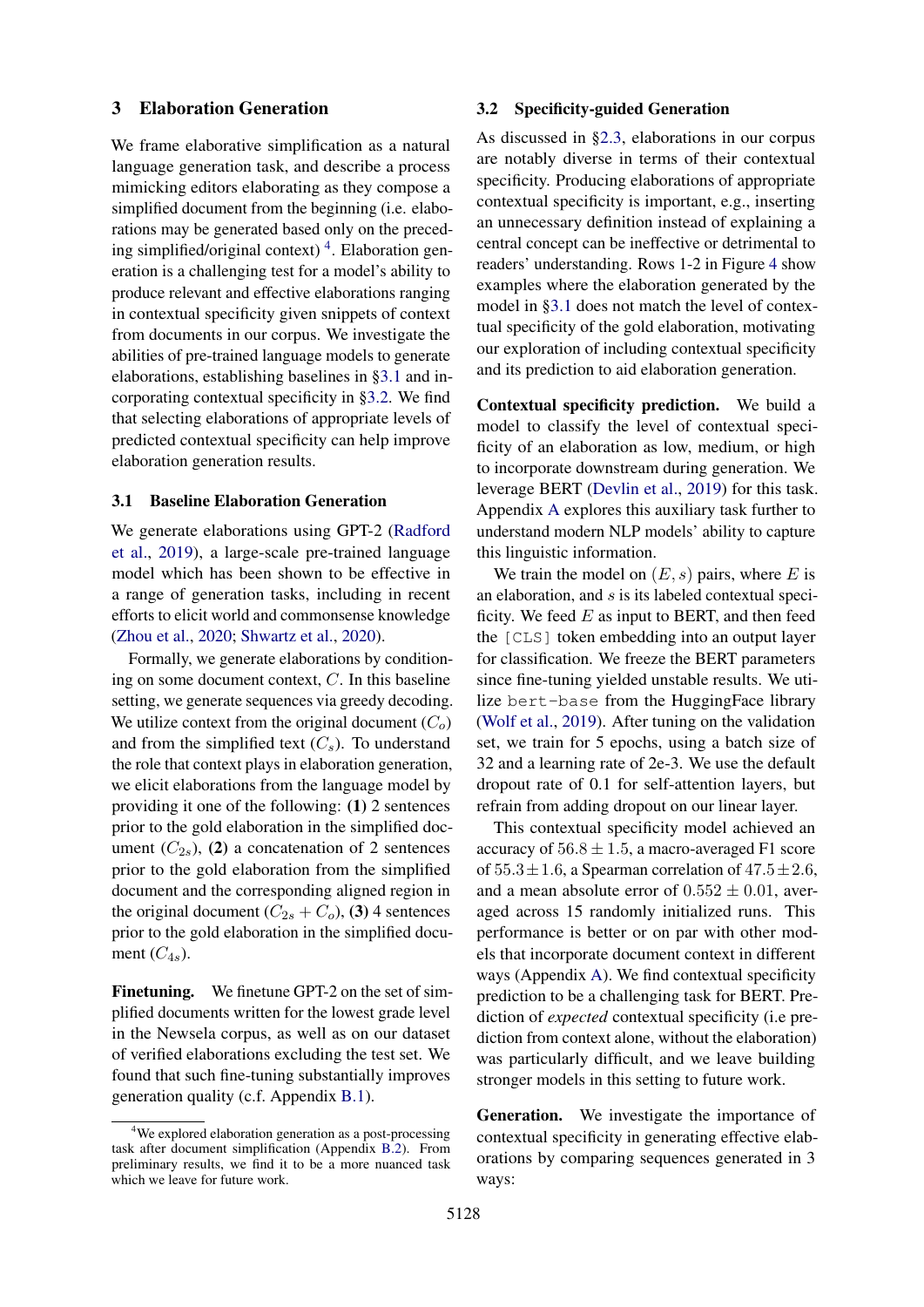- 1. Greedy: Generate elaborations via greedy decoding. This setting was discussed in [§3.1.](#page-5-1)
- 2. Top-k: Sample a sequence from the language model using top-k sampling [\(Fan et al.,](#page-9-9) [2018\)](#page-9-9), without considering contextual specificity.
- 3. Contextual specificity-informed sampling, shorthand Contextual: Sample sequences using top-k sampling until we have 3 elaborations of low, medium, and high contextual specificity, as predicted by the contextual specificity model, and select the sequence with predicted contextual specificity matching the gold specificity level.

In practice, one would ideally use a contextual specificity model trained *without* the elaboration itself (i.e., *Context-Only* models in Appendix [A\)](#page-12-0) to predict the appropriate level of contextual specificity of a generated elaboration. However, since we leave to future work to build a strong model presented with this setup, we instead utilize the gold specificity label and explore the upper bound with our generation experiments.

We use sampling-based decoding strategies to achieve contextual specificity diversity because we find that while beam-based decoding methods may result in sequences with diverse *content*, they do not necessarily result in sequences with diverse *contextual specificity.*

### 3.3 Experimental Settings

We use GPT-2 medium from the HuggingFace library [\(Wolf et al.,](#page-11-6) [2019\)](#page-11-6) to finetune and generate elaborations. We finetune GPT-2 on documents simplified for the lowest-grade level in the Newsela corpus for 3 epochs with a learning rate of 1e-5 and a batch size of 32. For sampled sequences, we use top-k sampling with  $k = 40$ , and a temperature of  $t = 0.45$ , tuned on validation data.

### 4 Generation Evaluation

As elaboration generation is a new task, we include BLEU scores for completeness and emphasize human evaluation, which provides important insight early on in the study of a new phenomenon.

#### <span id="page-6-2"></span>4.1 Automatic Evaluation

We report BLEU [\(Papineni et al.,](#page-10-14) [2002\)](#page-10-14), a standard metric in generation tasks. Table [2](#page-6-0) shows corpus BLEU-1 and BLEU-2 scores on our test set. As illustrated in Table [2,](#page-6-0) the best models, as reflected by

<span id="page-6-0"></span>

|                                                                                                                                                                                                                 |  |  | Greedy   Top-k   Contextual |  |
|-----------------------------------------------------------------------------------------------------------------------------------------------------------------------------------------------------------------|--|--|-----------------------------|--|
| Context B-1 B-2   B-1 B-2   B-1 B-2                                                                                                                                                                             |  |  |                             |  |
| $\begin{array}{ccc} C_{2s} & 20.8 & 6.77 & 20.4 & 6.12 & 21.4 & 7.26 \\ C_{2s}+C_o & 18.7 & 5.66 & 17.2 & 4.32 & 19.0 & 5.31 \\ C_{4s} & 20.8 & 5.54 & 19.7 & 6.06 & \textbf{22.4} & \textbf{7.56} \end{array}$ |  |  |                             |  |

Table 2: BLEU-1 and BLEU-2 scores for elaborations generated by GPT-2, finetuned on the Newsela simplified document corpus. Results for our best model, which we conduct human evaluation on, are in bold.

<span id="page-6-1"></span>

|                       |      | System Greedy Top-k Contextual |
|-----------------------|------|--------------------------------|
| $%$ selected $ $ 53.2 | 44.9 | 58.0                           |

Table 3: Percentage of annotations for which users selected elaborations generated by each model.

BLEU, are those finetuned on the Newsela simplified corpus, with four sentences from the simplified document before the gold elaboration as context.

While BLEU captures lexical overlap between generated and gold elaborations, it is also criticized due to poor correlation with human judgments [\(Liu](#page-9-10) [et al.,](#page-9-10) [2016;](#page-9-10) [Novikova et al.,](#page-10-15) [2017;](#page-10-15) [Chaganty et al.,](#page-8-5) [2018\)](#page-8-5), as it fails to capture semantic similarity or reward multiple plausible hypotheses. During manual inspection of these sequences, we find that elaborations produced after finetuning GPT-2 can be semantically plausible, coherent, and elaborationlike. Content that is pertinent and new, but that does not overlap with the content in the gold elaboration is not rewarded. In some cases, staying true to the content of the gold elaboration is likely unnecessary, as long as the contextual specificity is comparable (see row 4 in Figure [4\)](#page-7-0). To that end, we also perform a human evaluation study of generated elaborations, given that the purpose of elaborations is largely to make simplified text easier to understand for readers.

#### 4.2 Human Evaluation

We set up our human evaluation similar to [Panthap](#page-10-16)[lackel et al.](#page-10-16) [\(2020\)](#page-10-16), providing a pair of expert evaluators elaborations generated by our  $C_{4s}$  model (see Table [2\)](#page-6-0) in each of the three setups (greedy, top-k, contextual), and ask them to select the sequence they thought was most coherent, topical, semantically plausible, and elaboration-like. We allow selection of multiple sequences if they are equally good, and no selection if all sequences are poor. We report human evaluation results as the percentage for which evaluators chose the sequence as higher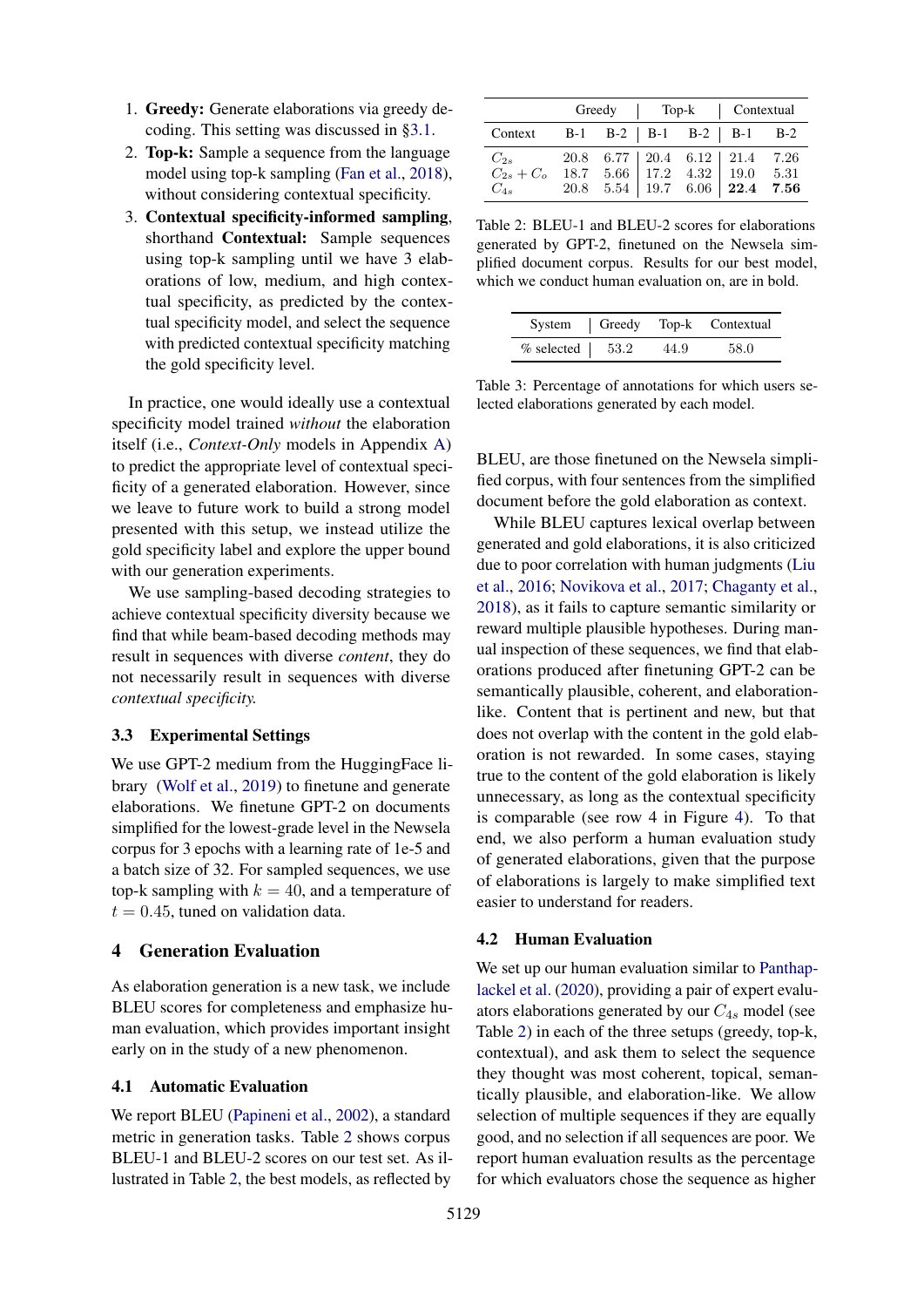<span id="page-7-0"></span>

| <b>Simplified Text</b>                                                                                                                                                                                                                                                                                                                                                                                                                                                                                                                         | <b>Generated Elaborations</b>                                                                                                                                                                                                                                                                 |
|------------------------------------------------------------------------------------------------------------------------------------------------------------------------------------------------------------------------------------------------------------------------------------------------------------------------------------------------------------------------------------------------------------------------------------------------------------------------------------------------------------------------------------------------|-----------------------------------------------------------------------------------------------------------------------------------------------------------------------------------------------------------------------------------------------------------------------------------------------|
| It also has a high amount of smoking for a big city, according to a health department report. In<br>Philadelphia, smoking is more common among the poor than people who aren't poor, said<br>Giridhar Mallya. He works for the Philadelphia Department of Public Health. Being poor can<br>be very hard on a person's mind. It is not easy to relax, or to feel positive.<br><b>Contextual Specificity: High</b>                                                                                                                               | Greedy: "It's not just the money," he said.<br>Top-k: Mallya said the study showed that the poorest people in<br>the city smoke a lot more than the richest people.<br>Contextual: It can make them feel quilty.                                                                              |
| Workers at the Danish zoo said they had no choice but to kill the giraffe. The reason why is<br>complicated. They said its genes were too much like the genes of other giraffes. All plants and<br>animals have genes. They play a big part in what animals and plants look and act like. Genes<br>are passed down from parents. They determine eye color, hair color, athletic ability,<br>health and more.<br><b>Contextual Specificity: Low</b>                                                                                             | <b>Greedy:</b> The scientists found that the giraffe's genes were very<br>similar to those of other giraffes.<br>Top-k: Scientists have known for years that the giraffe's genes<br>were more like those of other giraffes.<br><b>Contextual:</b> The genes are passed down from generations. |
| Because they look like a poisonous butterfly, they are left alone by predators. Looking like another<br>species works just fine for them. While they avoid getting eaten, the male and the<br>masculine-colored female are still at risk. For a long time, biologists have studied how animals try<br>to look like other animals. It teaches them a lot about natural selection. Natural selection is<br>sometimes called "survival of the fittest." It means that animals that can change will survive.<br><b>Contextual Specificity: Low</b> | Greedy: It is a way of thinking about how animals live.<br>Top-k: It means that the more an animal looks like another<br>animal, the more likely it is to survive.<br>Contextual: It's a way of thinking about how organisms adapt to<br>change.                                              |
| The newly found cat is probably part of a separate branch of the cat family, said Tseng. The<br>modern snow leopard is most likely part of the same branch. Both are able to live high in the<br>Tibetan mountains. Big cats present serious problems for paleontologists. They have existed<br>millions of years longer than people have.<br><b>Contextual Specificity: High</b>                                                                                                                                                              | Greedy: They are slow and slow to change.<br>Top-k: Paleontologists study ancient animals.<br><b>Contextual:</b> They are difficult to study.                                                                                                                                                 |
| Reporters and photographers watched. The big cat crept out of the cage. He looked around,<br>and then ran off down a dirt road. The panther disappeared into the forest. Wildlife workers<br>were setting him free.<br><b>Contextual Specificity: High</b>                                                                                                                                                                                                                                                                                     | Greedy: The news was not good.<br>Top-k: Then, it disappeared into the darkness.<br>Contextual: The news of the escape made people angry.                                                                                                                                                     |

Figure 4: Examples of generated elaborations with the different decoding strategies described in [§3.](#page-5-3) Exs. 1–3 are cases where selecting a contextually-appropriate generated elaboration was effective. Ex. 4 is a relevant, sound elaboration with no content overlap with the gold elaboration, hence not rewarded by automatic metrics. Ex. 5 is a difficult case where context is essential – the generated elaboration is not pertinent to document context.

quality. Two annotators each annotated all 116 examples in our test set, resulting in 232 evaluations total. Table [3](#page-6-1) shows these results. We calculate human agreement via Cohen's kappa with MASI distance [\(Passonneau,](#page-10-17) [2006\)](#page-10-17), obtaining  $\kappa = 0.51$ , indicating moderate agreement [\(Artstein and Poe](#page-8-4)[sio,](#page-8-4) [2008\)](#page-8-4). This round of evaluation confirmed that incorporating contextual specificity is helpful, consistent with our findings with BLEU.

### 5 Analysis and Discussion

We observe that GPT-2, finetuned on simplified text from the Newsela corpus, is able to adopt elaborative style (i.e short sentences of 7–13 tokens with limited vocabulary), see Figure [4.](#page-7-0) We find that the model can be effective at generating simple definitions and reasoning. However, the content contained in the elaborations is often not anchored in the document itself – generated sequences seem relevant to the snippet of context provided, but less so when placed in the larger document (see row 5 of Figure [4\)](#page-7-0).

Original Text. We observe that our best model involves context only from the simplified document. We attribute the drop in performance of models with  $C<sub>o</sub>$  as a part of input largely to the crude

<span id="page-7-1"></span>

| Low                                                                         | Medium                                                                                                          | High                                                                                                           |  |
|-----------------------------------------------------------------------------|-----------------------------------------------------------------------------------------------------------------|----------------------------------------------------------------------------------------------------------------|--|
| Cushing died in a battle<br>in the War of 1812.                             | He was captured and<br>taken to a prison.                                                                       | Cushing was a hero, his<br>supporters said.                                                                    |  |
| A government<br>shutdown is when there<br>are no government<br>services.    | A large minority of<br>Germans thought<br>American lawmakers<br>behaved badly, said a<br>poll released Tuesday. | Many lawmakers and<br>their supporters blame<br>the news coverage of<br>their actions.                         |  |
| Football is the national<br>and most popular sport<br>in the United States. | In 2010, just 1 percent of<br>its subscribers played<br>fantasy sports.                                         | The league is also<br>popular with high school<br>and college students<br>looking to build a fan<br>following. |  |

Figure 5: Example generated elaborations of varying contextual specificity.

incorporation of content from the original document, which is stylistically starkly different from simplified text, most notably in terms of length and vocabulary complexity. Since one of the main sources of relevant content during simplification is the original document, better methods to incorporate text or information from the original document is an important direction for future work.

Effectiveness of contextual specificity. Decoding with top-k sampling allowed GPT-2 to generate low, medium, and high contextualization sequences. A few examples of generated elaborations with varying contextual specificity that were conditioned on the same context are shown in Figure [5.](#page-7-1)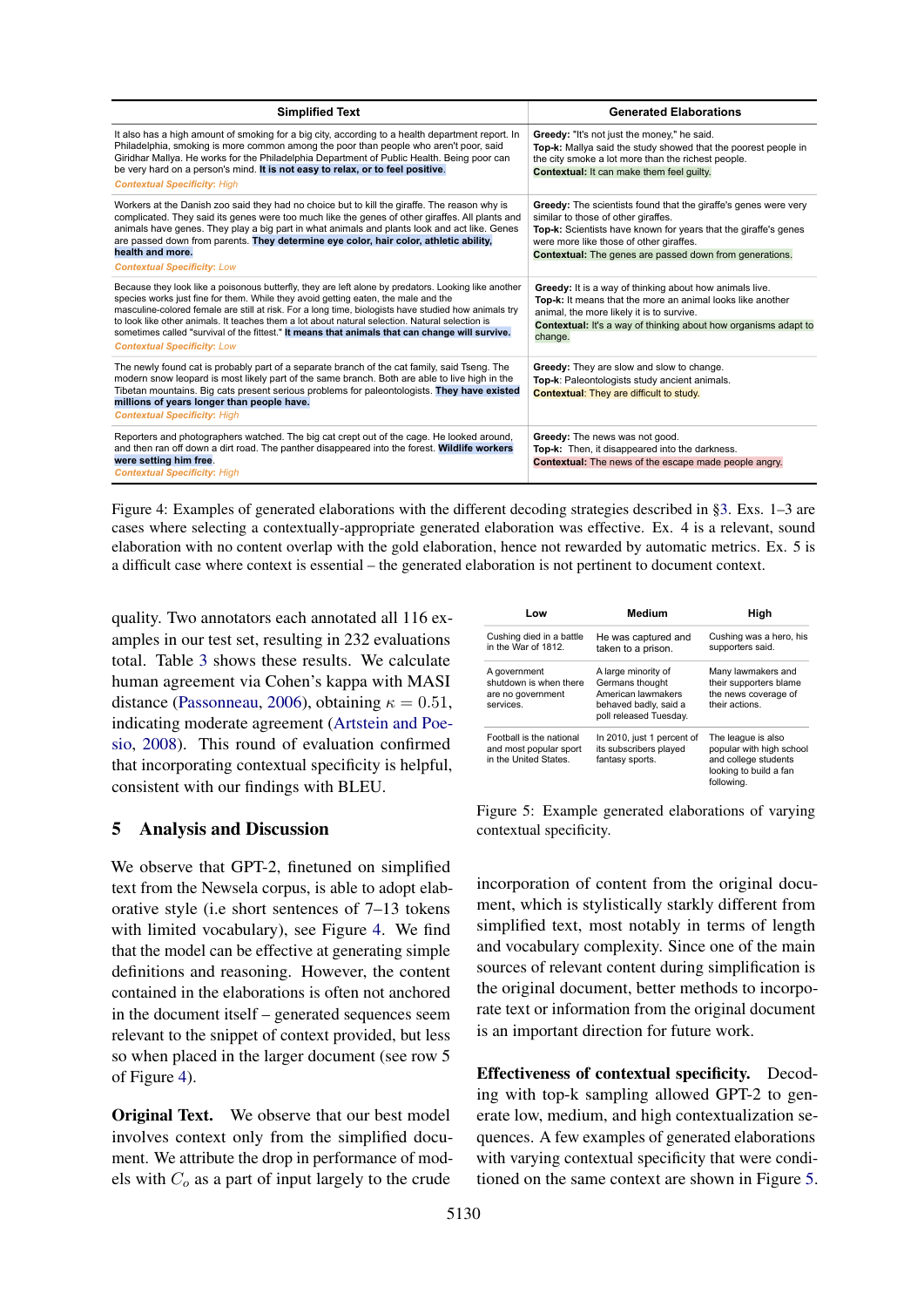For most of our models, we do see an improvement when appropriately contextually specific sequences are chosen (rows 1–3 in Figure [4\)](#page-7-0), suggesting the importance and need for further improvement of contextual specificity models.

While our methods take contextual specificity into account, they do not consider factuality or larger document relevance. An improved decoding scheme considering these could promote sequences that better align with larger document context.

Retrieval. Elaborations of medium to high contextual specificity often involve external knowledge not readily available from the simplified or original text. For example, generating factually correct details about a certain event or entity with little to no background on the event the document is referring to can prove challenging for pre-trained language models. To that end, generating truly effective elaborations of medium to high contextual specificity may require some type of retrieval module.

### <span id="page-8-2"></span>6 Related Work

Text simplification has been studied exten-sively [\(Siddharthan,](#page-10-0) [2014\)](#page-10-0), especially at the sentence level. Recent progress has largely been driven by adapting monolingual translation for sentence simplification [\(Wubben et al.,](#page-11-7) [2012;](#page-11-7) [Wang et al.,](#page-10-18) [2016;](#page-10-18) [Xu et al.,](#page-11-8) [2016;](#page-11-8) [Zhang and Lapata,](#page-11-9) [2017;](#page-11-9) [Dong et al.,](#page-9-11) [2019;](#page-9-11) [Kriz et al.,](#page-9-12) [2019\)](#page-9-12). This paradigm, while effective at transforming text, does not suffice when *new* content needs to be generated. A recent survey [\(Alva-Manchego et al.,](#page-8-1) [2020\)](#page-8-1) identifies explanation generation in simplification as an understudied area in dire need of new resources and methods. We tackle content addition, framed as explanation generation during simplification, and name it broadly as *elaborative simplification*.

The need for elaborative simplification is highlighted in prior hand-coded analysis [\(Yano et al.,](#page-11-0) [1994\)](#page-11-0), which showed that language learners and other audiences benefit from insertion of relevant elaborations and explanations, and that new or unfamiliar concepts negatively impact reading comprehension [\(Kintsch and Vipond,](#page-9-13) [1985\)](#page-9-13). However, existing computational approaches are limited to the retrieval of definitions [\(Damay et al.,](#page-9-14) [2006;](#page-9-14) [Kandula et al.,](#page-9-15) [2010;](#page-9-15) [Eom et al.,](#page-9-16) [2012;](#page-9-16) [Paetzold](#page-10-9) [and Specia,](#page-10-9) [2016\)](#page-10-9), or constrained tasks such as post-modifier generation [\(Kang et al.,](#page-9-4) [2019\)](#page-9-4).

### 7 Conclusion

We presented the first data-driven study of elaborative simplification, i.e., content insertion during text simplification. We constructed a new corpus of 1.3K verified elaborations, observing a spectrum of contextual specificity and rich types of added content. We developed baselines for elaboration generation using pre-trained language models and found that considering contextual specificity could improve generation quality. We discussed some of the challenges of generating elaborations, and call for techniques to address elaborative simplification.

### Acknowledgments

We thank Greg Durrett for reviewing an early draft of this paper, and Joel Tetreault and the UT Austin Computational Linguistics group for valuable feedback and discussions. This work was partially supported by NSF Grant IIS-1850153. We also acknowledge the Texas Advanced Computing Center (TACC) at UT Austin for providing the computational resources for many of the results within this paper.

### References

- <span id="page-8-1"></span>Fernando Alva-Manchego, Carolina Scarton, and Lucia Specia. 2020. Data-driven sentence simplification: Survey and benchmark. *Computational Linguistics*, 46(1):135–187.
- <span id="page-8-4"></span>Ron Artstein and Massimo Poesio. 2008. Inter-coder agreement for computational linguistics. *Computational Linguistics*, 34(4):555–596.
- <span id="page-8-3"></span>Joachim Bingel, Gustavo Paetzold, and Anders Søgaard. 2018. [Lexi: A tool for adaptive, personal](https://www.aclweb.org/anthology/C18-1021)[ized text simplification.](https://www.aclweb.org/anthology/C18-1021) In *Proceedings of the 27th International Conference on Computational Linguistics*, pages 245–258, Santa Fe, New Mexico, USA. Association for Computational Linguistics.
- <span id="page-8-0"></span>John Carroll, Guido Minnen, Yvonne Canning, Siobhan Devlin, and John Tait. 1998. Practical simplification of english newspaper text to assist aphasic readers. In *Proceedings of the AAAI-98 Workshop on Integrating Artificial Intelligence and Assistive Technology*, pages 7–10.
- <span id="page-8-5"></span>Arun Chaganty, Stephen Mussmann, and Percy Liang. 2018. [The price of debiasing automatic metrics in](https://doi.org/10.18653/v1/P18-1060) [natural language evalaution.](https://doi.org/10.18653/v1/P18-1060) In *Proceedings of the 56th Annual Meeting of the Association for Computational Linguistics (Volume 1: Long Papers)*, pages 643–653, Melbourne, Australia. Association for Computational Linguistics.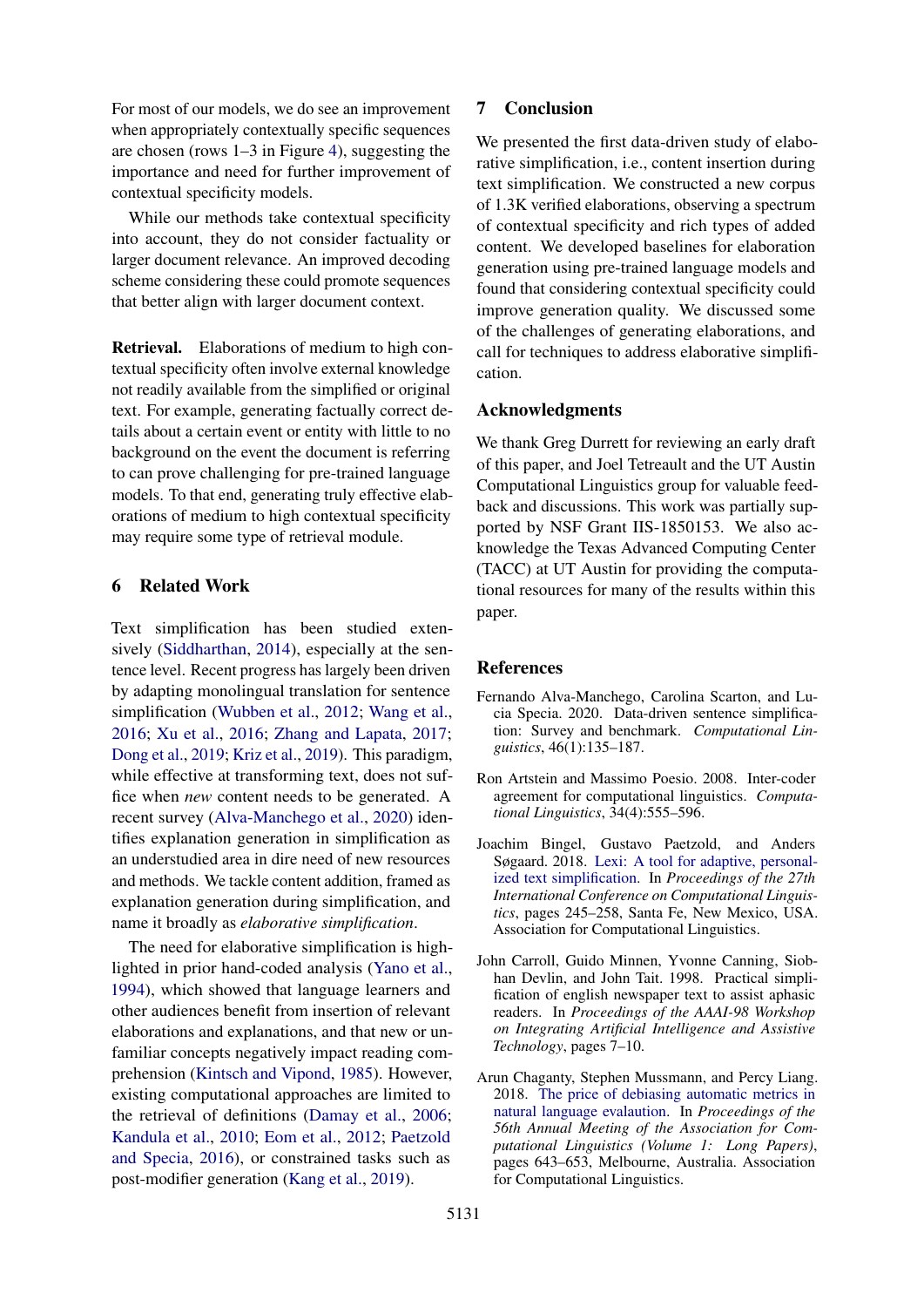- <span id="page-9-2"></span>Han-Bin Chen, Hen-Hsen Huang, Hsin-Hsi Chen, and Ching-Ting Tan. 2012. [A simplification-translation](https://www.aclweb.org/anthology/C12-1034)[restoration framework for cross-domain SMT appli](https://www.aclweb.org/anthology/C12-1034)[cations.](https://www.aclweb.org/anthology/C12-1034) In *Proceedings of COLING 2012*, pages 545–560, Mumbai, India. The COLING 2012 Organizing Committee.
- <span id="page-9-3"></span>William Coster and David Kauchak. 2011. [Simple En](https://www.aclweb.org/anthology/P11-2117)[glish Wikipedia: A new text simplification task.](https://www.aclweb.org/anthology/P11-2117) In *Proceedings of the 49th Annual Meeting of the Association for Computational Linguistics: Human Language Technologies*, pages 665–669, Portland, Oregon, USA. Association for Computational Linguistics.
- <span id="page-9-14"></span>Jerwin Jan S Damay, Gerard Jaime D Lojico, Kimberly Amanda L Lu, D Tarantan, and E Ong. 2006. SIMTEXT: Text simplification of medical literature. In *Proceedings of the 3rd National Natural Language Processing Symposium-Building Language Tools and Resources*, pages 34–38.
- <span id="page-9-0"></span>Jan De Belder and Marie-Francine Moens. 2010. Text simplification for children. In *Prroceedings of the SIGIR workshop on accessible search systems*, pages 19–26.
- <span id="page-9-8"></span>Jacob Devlin, Ming-Wei Chang, Kenton Lee, and Kristina Toutanova. 2019. [BERT: Pre-training of](https://doi.org/10.18653/v1/N19-1423) [deep bidirectional transformers for language under](https://doi.org/10.18653/v1/N19-1423)[standing.](https://doi.org/10.18653/v1/N19-1423) In *Proceedings of the 2019 Conference of the North American Chapter of the Association for Computational Linguistics: Human Language Technologies, Volume 1 (Long and Short Papers)*, pages 4171–4186, Minneapolis, Minnesota. Association for Computational Linguistics.
- <span id="page-9-11"></span>Yue Dong, Zichao Li, Mehdi Rezagholizadeh, and Jackie Chi Kit Cheung. 2019. [EditNTS: An neural](https://doi.org/10.18653/v1/P19-1331) [programmer-interpreter model for sentence simplifi](https://doi.org/10.18653/v1/P19-1331)[cation through explicit editing.](https://doi.org/10.18653/v1/P19-1331) In *Proceedings of the 57th Annual Meeting of the Association for Computational Linguistics*, pages 3393–3402, Florence, Italy. Association for Computational Linguistics.
- <span id="page-9-16"></span>Soojeong Eom, Markus Dickinson, and Rebecca Sachs. 2012. [Sense-specific lexical information for reading](https://www.aclweb.org/anthology/W12-2038) [assistance.](https://www.aclweb.org/anthology/W12-2038) In *Proceedings of the Seventh Workshop on Building Educational Applications Using NLP*, pages 316-325, Montréal, Canada. Association for Computational Linguistics.
- <span id="page-9-9"></span>Angela Fan, Mike Lewis, and Yann Dauphin. 2018. [Hi](https://doi.org/10.18653/v1/P18-1082)[erarchical neural story generation.](https://doi.org/10.18653/v1/P18-1082) In *Proceedings of the 56th Annual Meeting of the Association for Computational Linguistics (Volume 1: Long Papers)*, pages 889–898, Melbourne, Australia. Association for Computational Linguistics.
- <span id="page-9-1"></span>Tomoyuki Kajiwara, Hiroshi Matsumoto, and Kazuhide Yamamoto. 2013. [Selecting proper](https://www.aclweb.org/anthology/O13-1007) [lexical paraphrase for children.](https://www.aclweb.org/anthology/O13-1007) In *Proceedings of the 25th Conference on Computational Linguistics and Speech Processing (ROCLING 2013)*, pages 59–73, Kaohsiung, Taiwan. The Association for

Computational Linguistics and Chinese Language Processing (ACLCLP).

- <span id="page-9-15"></span>Sasikiran Kandula, Dorothy Curtis, and Qing Zeng-Treitler. 2010. A semantic and syntactic text simplification tool for health content. In *AMIA annual symposium proceedings*, pages 366–370.
- <span id="page-9-4"></span>Jun Seok Kang, Robert Logan, Zewei Chu, Yang Chen, Dheeru Dua, Kevin Gimpel, Sameer Singh, and Niranjan Balasubramanian. 2019. [PoMo: Generating](https://doi.org/10.18653/v1/N19-1089) [entity-specific post-modifiers in context.](https://doi.org/10.18653/v1/N19-1089) In *Proceedings of the 2019 Conference of the North American Chapter of the Association for Computational Linguistics: Human Language Technologies, Volume 1 (Long and Short Papers)*, pages 826–838, Minneapolis, Minnesota. Association for Computational Linguistics.
- <span id="page-9-13"></span>Walter Kintsch and Douglas Vipond. 1985. Reading comprehension and readability in educational practice and psychological theory. *Perspectives on learning and memory*, pages 329–365.
- <span id="page-9-6"></span>Wei-Jen Ko, Greg Durrett, and Junyi Jessy Li. 2019. Domain agnostic real-valued specificity prediction. In *Proceedings of AAAI*, pages 6610–6617.
- <span id="page-9-12"></span>Reno Kriz, João Sedoc, Marianna Apidianaki, Carolina Zheng, Gaurav Kumar, Eleni Miltsakaki, and Chris Callison-Burch. 2019. [Complexity-weighted](https://doi.org/10.18653/v1/N19-1317) [loss and diverse reranking for sentence simplifica](https://doi.org/10.18653/v1/N19-1317)[tion.](https://doi.org/10.18653/v1/N19-1317) In *Proceedings of the 2019 Conference of the North American Chapter of the Association for Computational Linguistics: Human Language Technologies, Volume 1 (Long and Short Papers)*, pages 3137–3147, Minneapolis, Minnesota. Association for Computational Linguistics.
- <span id="page-9-7"></span>J Richard Landis and Gary G Koch. 1977. The measurement of observer agreement for categorical data. *Biometrics*, pages 159–174.
- <span id="page-9-17"></span>Mike Lewis, Yinhan Liu, Naman Goyal, Marjan Ghazvininejad, Abdelrahman Mohamed, Omer Levy, Veselin Stoyanov, and Luke Zettlemoyer. 2020. [BART: Denoising sequence-to-sequence pre](https://doi.org/10.18653/v1/2020.acl-main.703)[training for natural language generation, translation,](https://doi.org/10.18653/v1/2020.acl-main.703) [and comprehension.](https://doi.org/10.18653/v1/2020.acl-main.703) In *Proceedings of the 58th Annual Meeting of the Association for Computational Linguistics*, pages 7871–7880, Online. Association for Computational Linguistics.
- <span id="page-9-5"></span>Junyi Jessy Li, Bridget O'Daniel, Yi Wu, Wenli Zhao, and Ani Nenkova. 2016. [Improving the annotation](https://www.aclweb.org/anthology/L16-1620) [of sentence specificity.](https://www.aclweb.org/anthology/L16-1620) In *Proceedings of the Tenth International Conference on Language Resources and Evaluation (LREC'16)*, pages 3921–3927, Portorož, Slovenia. European Language Resources Association (ELRA).
- <span id="page-9-10"></span>Chia-Wei Liu, Ryan Lowe, Iulian Serban, Mike Noseworthy, Laurent Charlin, and Joelle Pineau. 2016. [How NOT to evaluate your dialogue system: An](https://doi.org/10.18653/v1/D16-1230) [empirical study of unsupervised evaluation metrics](https://doi.org/10.18653/v1/D16-1230)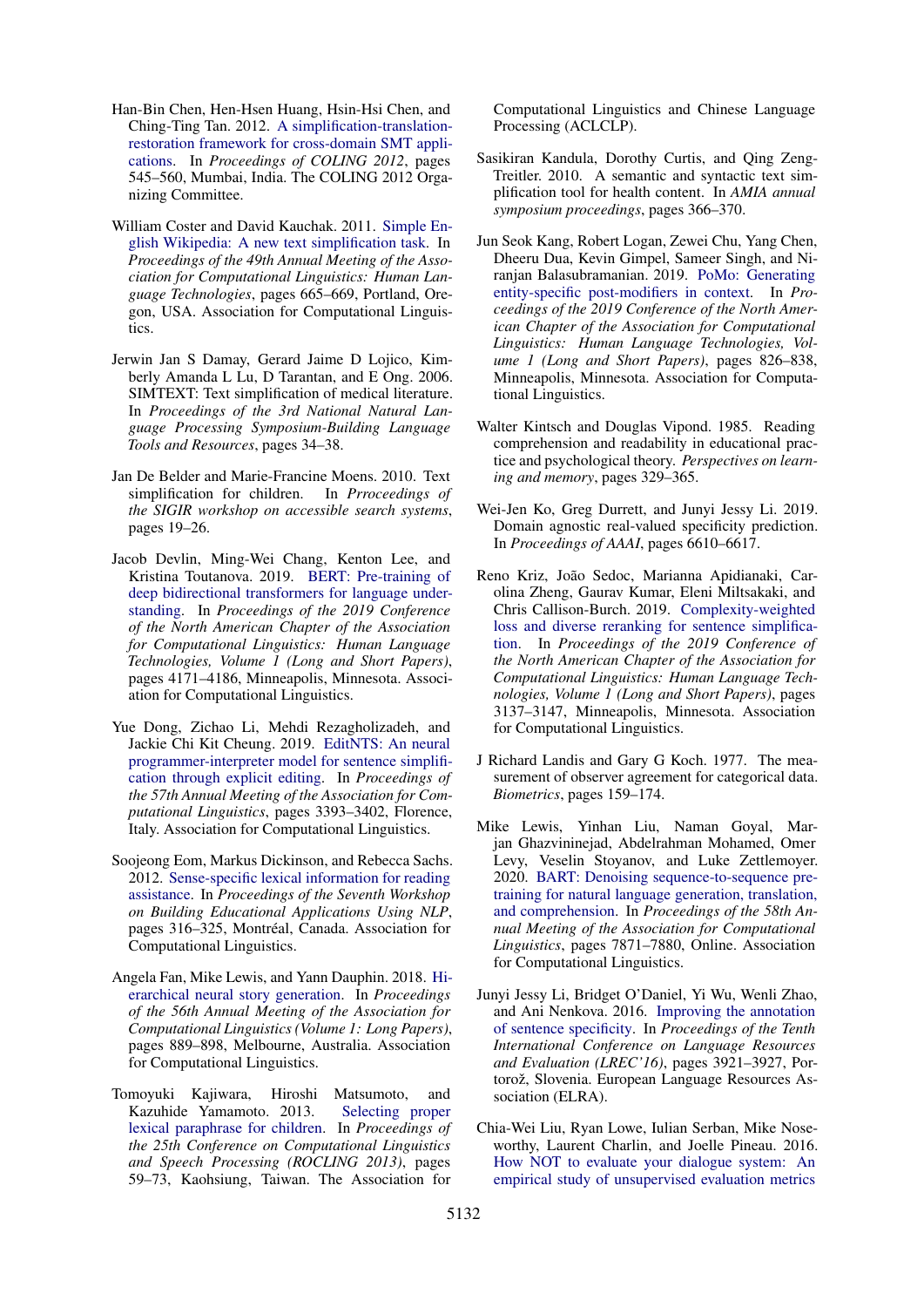[for dialogue response generation.](https://doi.org/10.18653/v1/D16-1230) In *Proceedings of the 2016 Conference on Empirical Methods in Natural Language Processing*, pages 2122–2132, Austin, Texas. Association for Computational Linguistics.

- <span id="page-10-15"></span>Jekaterina Novikova, Ondřej Dušek, Amanda Cercas Curry, and Verena Rieser. 2017. [Why we need](https://doi.org/10.18653/v1/D17-1238) [new evaluation metrics for NLG.](https://doi.org/10.18653/v1/D17-1238) In *Proceedings of the 2017 Conference on Empirical Methods in Natural Language Processing*, pages 2241–2252, Copenhagen, Denmark. Association for Computational Linguistics.
- <span id="page-10-11"></span>Benjamin Nye, Junyi Jessy Li, Roma Patel, Yinfei Yang, Iain Marshall, Ani Nenkova, and Byron Wallace. 2018. [A corpus with multi-level annotations](https://doi.org/10.18653/v1/P18-1019) [of patients, interventions and outcomes to support](https://doi.org/10.18653/v1/P18-1019) [language processing for medical literature.](https://doi.org/10.18653/v1/P18-1019) In *Proceedings of the 56th Annual Meeting of the Association for Computational Linguistics (Volume 1: Long Papers)*, pages 197–207, Melbourne, Australia. Association for Computational Linguistics.
- <span id="page-10-9"></span>Gustavo Paetzold and Lucia Specia. 2016. [Anita: An](https://www.aclweb.org/anthology/C16-2017) [intelligent text adaptation tool.](https://www.aclweb.org/anthology/C16-2017) In *Proceedings of COLING 2016, the 26th International Conference on Computational Linguistics: System Demonstrations*, pages 79–83, Osaka, Japan. The COLING 2016 Organizing Committee.
- <span id="page-10-3"></span>Gustavo Henrique Paetzold. 2016. *Lexical Simplification for Non-Native English Speakers*. Ph.D. thesis, University of Sheffield.
- <span id="page-10-10"></span>Matteo Pagliardini, Prakhar Gupta, and Martin Jaggi. 2018. [Unsupervised learning of sentence embed](https://doi.org/10.18653/v1/N18-1049)[dings using compositional n-gram features.](https://doi.org/10.18653/v1/N18-1049) In *Proceedings of the 2018 Conference of the North American Chapter of the Association for Computational Linguistics: Human Language Technologies, Volume 1 (Long Papers)*, pages 528–540, New Orleans, Louisiana. Association for Computational Linguistics.
- <span id="page-10-16"></span>Sheena Panthaplackel, Pengyu Nie, Milos Gligoric, Junyi Jessy Li, and Raymond Mooney. 2020. [Learn](https://doi.org/10.18653/v1/2020.acl-main.168)[ing to update natural language comments based on](https://doi.org/10.18653/v1/2020.acl-main.168) [code changes.](https://doi.org/10.18653/v1/2020.acl-main.168) In *Proceedings of the 58th Annual Meeting of the Association for Computational Linguistics*, pages 1853–1868, Online. Association for Computational Linguistics.
- <span id="page-10-14"></span>Kishore Papineni, Salim Roukos, Todd Ward, and Wei-Jing Zhu. 2002. [Bleu: a method for automatic eval](https://doi.org/10.3115/1073083.1073135)[uation of machine translation.](https://doi.org/10.3115/1073083.1073135) In *Proceedings of the 40th Annual Meeting of the Association for Computational Linguistics*, pages 311–318, Philadelphia, Pennsylvania, USA. Association for Computational Linguistics.
- <span id="page-10-12"></span>Ankur Parikh, Xuezhi Wang, Sebastian Gehrmann, Manaal Faruqui, Bhuwan Dhingra, Diyi Yang, and Dipanjan Das. 2020. [ToTTo: A controlled table-to](https://doi.org/10.18653/v1/2020.emnlp-main.89)[text generation dataset.](https://doi.org/10.18653/v1/2020.emnlp-main.89) In *Proceedings of the 2020*

*Conference on Empirical Methods in Natural Language Processing (EMNLP)*, pages 1173–1186, Online. Association for Computational Linguistics.

- <span id="page-10-17"></span>Rebecca Passonneau. 2006. [Measuring agreement on](http://www.lrec-conf.org/proceedings/lrec2006/pdf/636_pdf.pdf) [set-valued items \(MASI\) for semantic and pragmatic](http://www.lrec-conf.org/proceedings/lrec2006/pdf/636_pdf.pdf) [annotation.](http://www.lrec-conf.org/proceedings/lrec2006/pdf/636_pdf.pdf) In *Proceedings of the Fifth International Conference on Language Resources and Evaluation (LREC'06)*, Genoa, Italy. European Language Resources Association (ELRA).
- <span id="page-10-2"></span>David Pellow and Maxine Eskenazi. 2014. [An open](https://doi.org/10.3115/v1/W14-1210) [corpus of everyday documents for simplification](https://doi.org/10.3115/v1/W14-1210) [tasks.](https://doi.org/10.3115/v1/W14-1210) In *Proceedings of the 3rd Workshop on Predicting and Improving Text Readability for Target Reader Populations (PITR)*, pages 84–93, Gothenburg, Sweden. Association for Computational Linguistics.
- <span id="page-10-1"></span>Sarah E Petersen and Mari Ostendorf. 2007. Text simplification for language learners: a corpus analysis. In *Workshop on Speech and Language Technology in Education*.
- <span id="page-10-8"></span>Alec Radford, Jeffrey Wu, Rewon Child, David Luan, Dario Amodei, and Ilya Sutskever. 2019. Language models are unsupervised multitask learners. *OpenAI Blog*, 1(8):9.
- <span id="page-10-4"></span>Luz Rello, Ricardo Baeza-Yates, Laura Dempere-Marco, and Horacio Saggion. 2013. Frequent words improve readability and short words improve understandability for people with dyslexia. In *IFIP Conference on Human-Computer Interaction*, pages 203–219.
- <span id="page-10-13"></span>Vered Shwartz, Peter West, Ronan Le Bras, Chandra Bhagavatula, and Yejin Choi. 2020. [Unsupervised](https://doi.org/10.18653/v1/2020.emnlp-main.373) [commonsense question answering with self-talk.](https://doi.org/10.18653/v1/2020.emnlp-main.373) In *Proceedings of the 2020 Conference on Empirical Methods in Natural Language Processing (EMNLP)*, pages 4615–4629, Online. Association for Computational Linguistics.
- <span id="page-10-0"></span>Advaith Siddharthan. 2014. A survey of research on text simplification. *ITL-International Journal of Applied Linguistics*, 165(2):259–298.
- <span id="page-10-7"></span>Sara Botelho Silveira and António Branco. 2012. Enhancing multi-document summaries with sentence simplification. In *Proceedings of IJCAI*.
- <span id="page-10-5"></span>Sanja Štajner and Maja Popovic. 2016. [Can text simpli](https://www.aclweb.org/anthology/W16-3411)[fication help machine translation?](https://www.aclweb.org/anthology/W16-3411) In *Proceedings of the 19th Annual Conference of the European Association for Machine Translation*, pages 230–242.
- <span id="page-10-6"></span>Lucy Vanderwende, Hisami Suzuki, Chris Brockett, and Ani Nenkova. 2007. Beyond sumbasic: Taskfocused summarization with sentence simplification and lexical expansion. *Information Processing & Management*, 43(6):1606–1618.
- <span id="page-10-18"></span>Tong Wang, Ping Chen, John Rochford, and Jipeng Qiang. 2016. Text simplification using neural machine translation. In *Proceedings of AAAI*.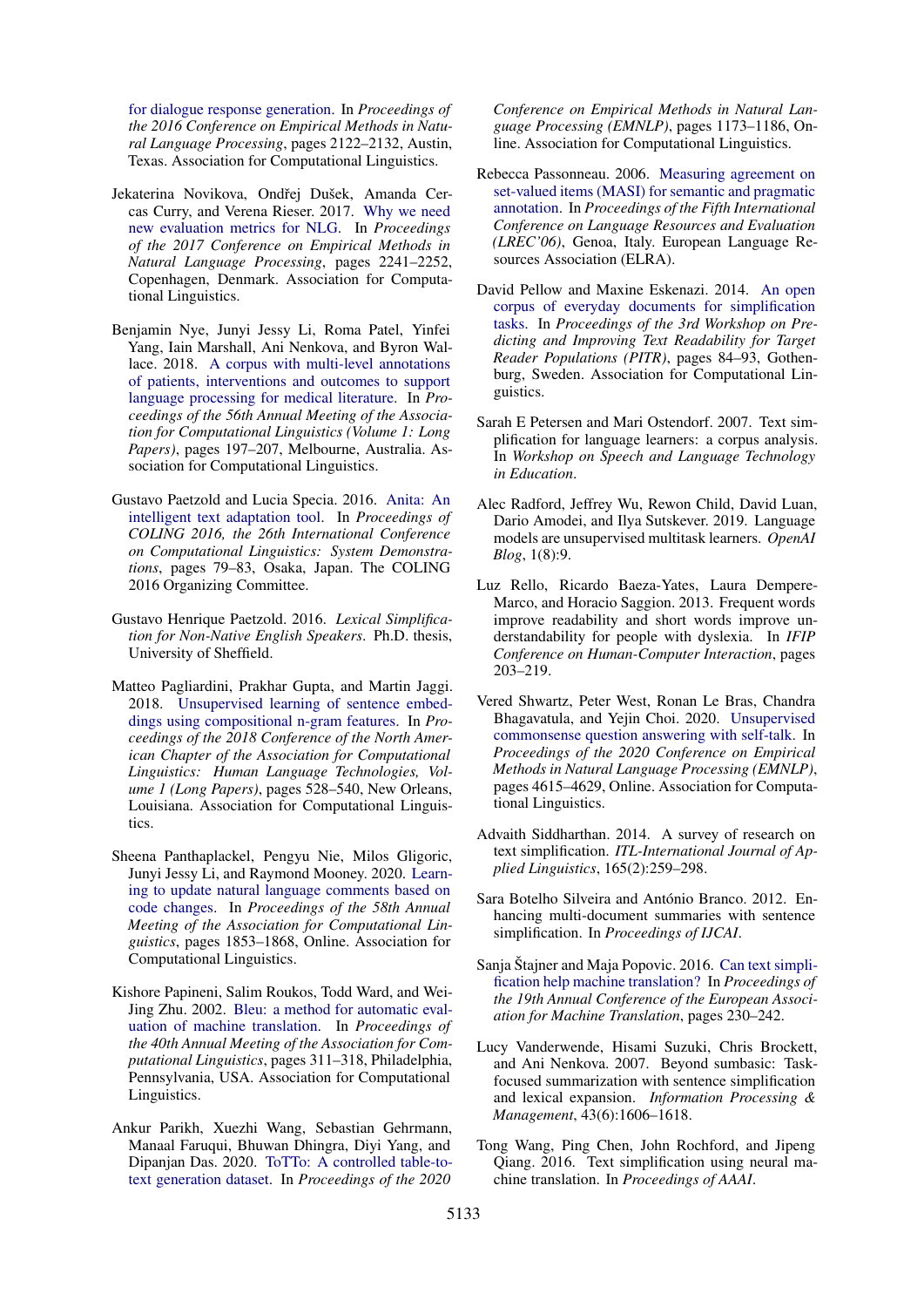- <span id="page-11-6"></span>Thomas Wolf, Lysandre Debut, Victor Sanh, Julien Chaumond, Clement Delangue, Anthony Moi, Pierric Cistac, Tim Rault, Remi Louf, Morgan Funtow- ´ icz, et al. 2019. Huggingface's transformers: Stateof-the-art natural language processing. *ArXiv*, pages arXiv–1910.
- <span id="page-11-2"></span>Kristian Woodsend and Mirella Lapata. 2011. [Learn](https://www.aclweb.org/anthology/D11-1038)[ing to simplify sentences with quasi-synchronous](https://www.aclweb.org/anthology/D11-1038) [grammar and integer programming.](https://www.aclweb.org/anthology/D11-1038) In *Proceedings of the 2011 Conference on Empirical Methods in Natural Language Processing*, pages 409–420, Edinburgh, Scotland, UK. Association for Computational Linguistics.
- <span id="page-11-7"></span>Sander Wubben, Antal van den Bosch, and Emiel Krahmer. 2012. [Sentence simplification by monolingual](https://www.aclweb.org/anthology/P12-1107) [machine translation.](https://www.aclweb.org/anthology/P12-1107) In *Proceedings of the 50th Annual Meeting of the Association for Computational Linguistics (Volume 1: Long Papers)*, pages 1015– 1024, Jeju Island, Korea. Association for Computational Linguistics.
- <span id="page-11-3"></span>Wei Xu, Chris Callison-Burch, and Courtney Napoles. 2015. [Problems in current text simplification re](https://doi.org/10.1162/tacl_a_00139)[search: New data can help.](https://doi.org/10.1162/tacl_a_00139) *Transactions of the Association for Computational Linguistics*, 3:283–297.
- <span id="page-11-8"></span>Wei Xu, Courtney Napoles, Ellie Pavlick, Quanze Chen, and Chris Callison-Burch. 2016. [Optimizing](https://doi.org/10.1162/tacl_a_00107) [statistical machine translation for text simplification.](https://doi.org/10.1162/tacl_a_00107) *Transactions of the Association for Computational Linguistics*, 4:401–415.
- <span id="page-11-0"></span>Yasukata Yano, Michael H Long, and Steven Ross. 1994. The effects of simplified and elaborated texts on foreign language reading comprehension. *Language learning*, 44(2):189–219.
- <span id="page-11-9"></span>Xingxing Zhang and Mirella Lapata. 2017. [Sentence](https://doi.org/10.18653/v1/D17-1062) [simplification with deep reinforcement learning.](https://doi.org/10.18653/v1/D17-1062) In *Proceedings of the 2017 Conference on Empirical Methods in Natural Language Processing*, pages 584–594, Copenhagen, Denmark. Association for Computational Linguistics.
- <span id="page-11-4"></span>Yang Zhong, Chao Jiang, Wei Xu, and Junyi Jessy Li. 2020. Discourse level factors for sentence deletion in text simplification. In *Proceedings of the AAAI Conference on Artificial Intelligence*, volume 34, pages 9709–9716.
- <span id="page-11-5"></span>Xuhui Zhou, Yue Zhang, Leyang Cui, and Dandan Huang. 2020. Evaluating commonsense in pretrained language models. In *Proceedings of the AAAI Conference on Artificial Intelligence*, volume 34, pages 9733–9740.
- <span id="page-11-1"></span>Zhemin Zhu, Delphine Bernhard, and Iryna Gurevych. 2010. [A monolingual tree-based translation model](https://www.aclweb.org/anthology/C10-1152) [for sentence simplification.](https://www.aclweb.org/anthology/C10-1152) In *Proceedings of the 23rd International Conference on Computational Linguistics (Coling 2010)*, pages 1353–1361, Beijing, China. Coling 2010 Organizing Committee.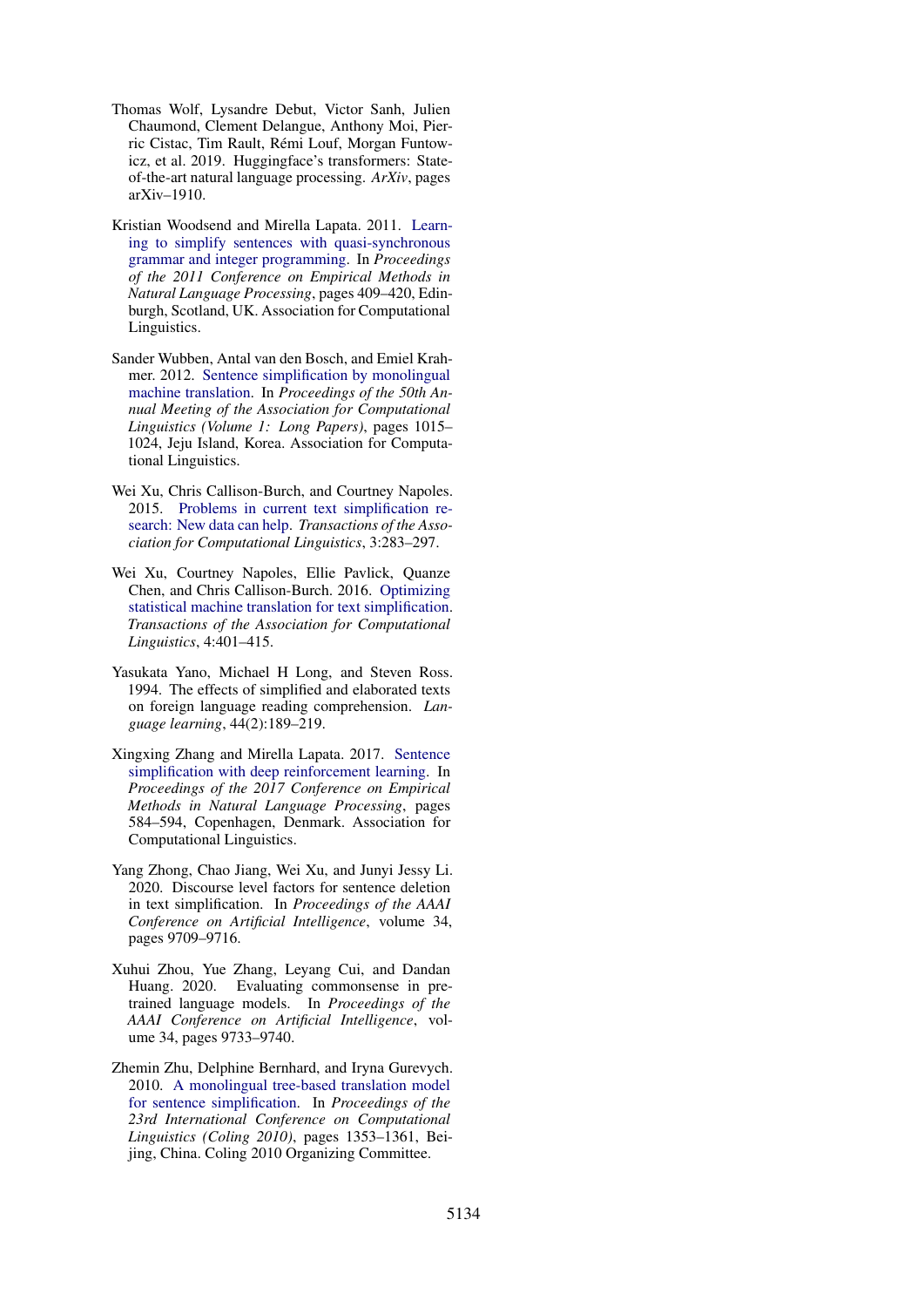### <span id="page-12-0"></span>A Contextual Specificity Prediction

We further explore the auxiliary task of contextual specificity prediction introduced in [§3.2,](#page-5-2) prompted by the observation of diverse elaborations in our corpus. Formally, the task involves predicting the contextual specificity  $s$  of an elaboration  $E$  as low, medium, or high, given some document context C.

# A.1 Methods

As described in [§3.2,](#page-5-2) we use BERT [\(Devlin et al.,](#page-9-8) [2019\)](#page-9-8) for this classification task. We do so in two settings based on surrounding text and/or the actual elaboration. Settings which include the elaboration can aid generation models by utilizing generated hypothesis elaborations and surrounding text to select sequences that are appropriately contextually specific. Settings that operate off context alone capture the *expected* level of specificity. In addition to the E-only model presented in [§3.2,](#page-5-2) we explore combinations of  $E, C<sub>o</sub>$  (original document context) and  $C_{4s}$  (4 sentences prior to the gold elaboration from the simplified document).

With elaboration. We feed the input sequence into BERT and use [CLS] token representation of the sequence, projecting it using a weight matrix  $W \in \mathbb{R}^{dx}$ <sup>3</sup>. Input sequences with the elaboration consist of [CLS]  $C$  [SEP]  $E$ , where  $C$  is either  $C_0$  or  $C_{4s}$ , or both. When both types of context are used, we learn a representation for a separation token [CONTEXT SEP] to distinguish between the two, and use  $C = C_0$  [CONTEXT\_SEP]  $C_{4s}$ .

Context only. While contextual specificity clearly involves the elaboration itself, context-only models help us understand whether it is predictable from context alone, and simulate a realistic setting during simplification, when these models may be incorporated before the actual elaborative text is generated. Input to these models is crafted similarly, but excluding  $E$  from the sequence.

#### A.2 Experiments and Analysis

We train on  $(E, s)$  pairs, and utilize bert-base from the HuggingFace Transformers library. We feed the sequence representation from the [CLS] token embedding into an output layer for classifica-tion <sup>[5](#page-12-1)</sup>. For each setting, we train for 5 epochs, using a batch size of 32, and a learning rate of 2e-3. We use the default dropout rate of 0.1 for self-attention layers, but refrain from adding dropout on our linear layer.

Results. We use the same four metrics to evaluate our results – two classification metrics (accuracy, macro-averaged F1), and two regression metrics (Spearman's correlation and mean absolute error), and we again report mean performance over 15 different, randomly initialized runs. Results are shown in Table [4,](#page-13-2) and suggest that this is a challenging task, even for powerful pre-trained language models. The best predictor of contextual specificity, in terms of correlation and MAE, is context in the form of 4 sentences before the elaboration combined with the elaboration itself. However, the elaboration-only model performs the best in terms of accuracy and F1.

Original Text Presence. In all settings in which the aligned snippet of text from the original document was fed in as partial or complete input to the model, we see a reduction in performance. Compared to text from the simplified document, text from the original document is stylistically distinct. Consequently, when jointly fed in as context with simplified text, the input is largely incoherent, potentially impacting the model. We leave studying more effective ways of incorporating context from the original document to future work.

Qualitative Analysis. In cases where linguistic cues explicitly indicate the level of contextual specificity, our model performs well—i.e when definitions are inserted as *"A is B"* or reasoning is inserted as *"A but B"* or *"The reason for A is B"*. However, predicting the contextual specificity of more nuanced sentences may require an improved method of modeling surrounding context. For example, when the elaboration contains a definition of a term from a different sentence using coreferent mentions, our model predicts a higher level of contextual specificity. In general, our model over-predicts highly contextualized elaborations, and under-predicts lower levels of contextual specificity. Medium contextual specificity was hardest for our models to predict accurately.

Amount of context. To understand the impact of the amount of context on performance, we vary the number of sentences  $({2, 4, 6})$  before the elaboration to feed into our best performing model involving context  $(C_s + E)$ . Table [5](#page-13-3) shows these results. We see that merely increasing the amount of con-

<span id="page-12-1"></span> $5$ We tried finetuning our contextual specificity prediction models on our elaboration dataset, but found that our dataset was too small to yield stable results.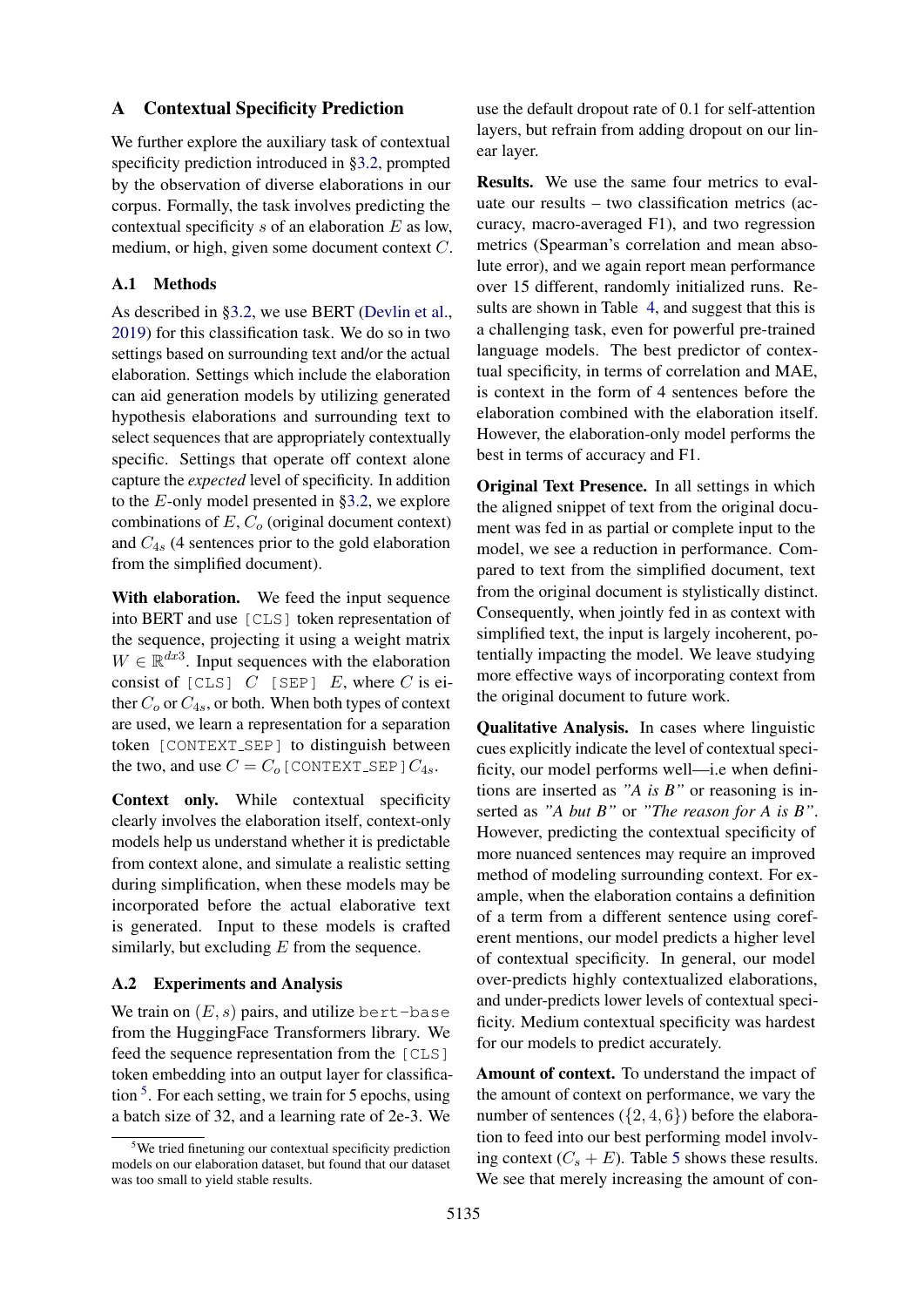<span id="page-13-2"></span>

|                  | Context            | Acc.           | F1.            | Correlation    | <b>MAE</b>       |
|------------------|--------------------|----------------|----------------|----------------|------------------|
| Context Only     | $C_o + C_{4s}$     | $45.2 \pm 3.0$ | $43.1 \pm 2.8$ | $27.8 + 4.9$   | $0.729 \pm 0.05$ |
|                  | $C_{4s}$           | $46.4 \pm 2.9$ | $44.9 \pm 3.0$ | $32.4 + 4.4$   | $0.679 \pm 0.04$ |
|                  | $C_{\alpha}$       | $37.9 \pm 4.6$ | $36.1 \pm 5.4$ | $20.2 + 1.0$   | $0.813 \pm 0.07$ |
| With Elaboration | E                  | $56.8 \pm 1.5$ | $55.3 + 1.6$   | $47.5 + 2.6$   | $0.552 \pm 0.01$ |
|                  | $C_0 + C_{4s} + E$ | $50.5 \pm 3.8$ | $48.3 \pm 4.0$ | $40.4 + 5.8$   | $0.628 \pm 0.05$ |
|                  | $C_{4s}+E$         | $55.3 \pm 3.3$ | $54.0 \pm 2.5$ | $50.8 \pm 4.1$ | $0.545 \pm 0.03$ |
|                  | $C_{\alpha}+E$     | $43.7 \pm 1.8$ | $41.7 + 2.0$   | $26.7 + 3.6$   | $0.749 \pm 0.03$ |

Table 4: Contextual Specificity Prediction results, including accuracy, macro-averaged F1, Spearman's correlation, and Mean Absolute Error, reported across 15 runs. We bold our best results. The performance differences between (1)  $C_{4s} + E$  vs E, (2)  $C_o + C_{4s}$  vs  $C_{4s}$ , and (3)  $C_o + C_{4s} + E$  vs.  $C_{4s} + E$  are not statistically significant.

<span id="page-13-3"></span>

| Acc. | F1. | Corr | <b>MAE</b>                                                                                                                                                                                                                                                                                                                         |
|------|-----|------|------------------------------------------------------------------------------------------------------------------------------------------------------------------------------------------------------------------------------------------------------------------------------------------------------------------------------------|
|      |     |      | $\begin{array}{c c c c c c} C_{2s} & 53.6 \pm 1.8 & 51.2 \pm 3.1 & \textbf{51.7} \pm \textbf{6.8} & 0.566 \pm 0.05 \\ C_{4s} & \textbf{55.3} \pm \textbf{3.3} & \textbf{54.0} \pm \textbf{2.5} & 50.8 \pm 4.1 & \textbf{0.545} \pm \textbf{0.03} \\ C_{6s} & 53.9 \pm 4.0 & 52.0 \pm 3.6 & 44.3 \pm 5.5 & 0.591 \pm 0.04 \\ \end{$ |

Table 5: Mean performance of  $C_s + E$  model over 15 runs with varying amounts of pre-elaboration context.

text fed to the model does not translate to stronger results – considering overall performance, 4 sentences before the elaboration from the simplified document performed best.

# B Elaboration Generation

#### <span id="page-13-0"></span>B.1 GPT-2 Finetuning

We explore generation with GPT-2 across varying finetuning settings  $- (1)$  zero shot (no finetuning, only relying on GPT-2's pre-training), (2) finetuning on the set of simplified documents in the Newsela corpus (excluding documents from the test set), and (3) finally on our elaboration corpus. We utilize the same 3 decoding schemes described in § [3.2](#page-5-2) across these different finetuning settings. We used a temperature of  $t = 0.7$  for the zero shot setting, and  $t = 0.45$  for finetuned settings. For finetuning on our elaboration corpus, we trained for 3 epochs with a batch size of 8 and a learning rate of 1e-3. We report BLEU-1 and BLEU-2 as described in § [4.1.](#page-6-2) As BLEU metrics for setting 2 are already included in Table [2,](#page-6-0) we report metrics for zero-shot generation (Table [6\)](#page-13-4), and for generation after finetuning on our elaboration corpus (Table [7\)](#page-13-5). Comparatively, finetuning GPT-2 on the set of simplified Newsela documents yielded the best performance, and we attribute this to there being strictly more data in that setting as opposed to our corpus of verified elaborations.

<span id="page-13-4"></span>

| <b>Pre-trained GPT-2</b><br>  Top-k   Contextual |  |        |  |  |                                                 |  |
|--------------------------------------------------|--|--------|--|--|-------------------------------------------------|--|
|                                                  |  | Greedy |  |  |                                                 |  |
| Context B-1 B-2   B-1 B-2   B-1 B-2              |  |        |  |  |                                                 |  |
| $C_{2s}$                                         |  |        |  |  | $12.48$ $2.71$   $9.82$ $2.04$   $11.93$ $2.66$ |  |
| $C_{2s} + C_o$ 12.21 2.58 9.80 2.08 10.86 2.82   |  |        |  |  |                                                 |  |
| $C_{4s}$                                         |  |        |  |  | $13.46$ $3.35$ $11.78$ $2.43$ $13.80$ $3.89$    |  |

Table 6: BLEU-1 and BLEU-2 for generation after finetuning on our elaboration corpus.

<span id="page-13-5"></span>

| <b>Fine-tuned GPT-2: Elaboration Corpus</b> |       |        |                                             |  |                                          |       |
|---------------------------------------------|-------|--------|---------------------------------------------|--|------------------------------------------|-------|
|                                             |       | Greedy | $\log k$                                    |  | $\vert$ Contextual                       |       |
| Context                                     |       |        | $B-1$ $B-2$   $B-1$ $B-2$   $B-1$           |  |                                          | $B-2$ |
| $C_{2s}$                                    | 20.9  | 6.82   |                                             |  | $19.11 \quad 5.32 \mid 19.38 \quad 5.47$ |       |
| $C_{2s}+C_o$                                |       |        | $11.89$ $2.78$ $12.72$ $2.77$ $14.2$ $3.05$ |  |                                          |       |
| $C_{4s}$                                    | 20.17 |        | $5.87$   16.89                              |  | $4.09$   18.97 5.16                      |       |

Table 7: BLEU-1 and BLEU-2 for the zero-shot generation setting.

#### <span id="page-13-1"></span>B.2 Generation with BART

In addition to GPT-2, we experimented with BART [\(Lewis et al.,](#page-9-17) [2020\)](#page-9-17), a pre-trained sequence to sequence model. The encoder-decoder nature of BART allows us to explore elaborative simplification as a post-processing/post-editing scenario, where the model can receive context both preceding *and* following the elaboration in the simplified text.

We finetune bart-base available via the HuggingFace Transformers library, and feed in four different types of context (1)  $C_{2s}$ , (2)  $C_{4s}$ , (3)  $C_{2s+}$ , (4)  $C_{4s+}$ . The latter two context settings utilize two and four sentences before and after the elaboration (without the elaboration itself). In all settings, the gold elaboration was the target. We finetune for 3 epochs, with a batch size of 2, and a learning rate of 1e-4, and generate elaborations via greedy decoding. Results are shown in Table [8.](#page-14-0)

We find that BART is able to adopt elaborative